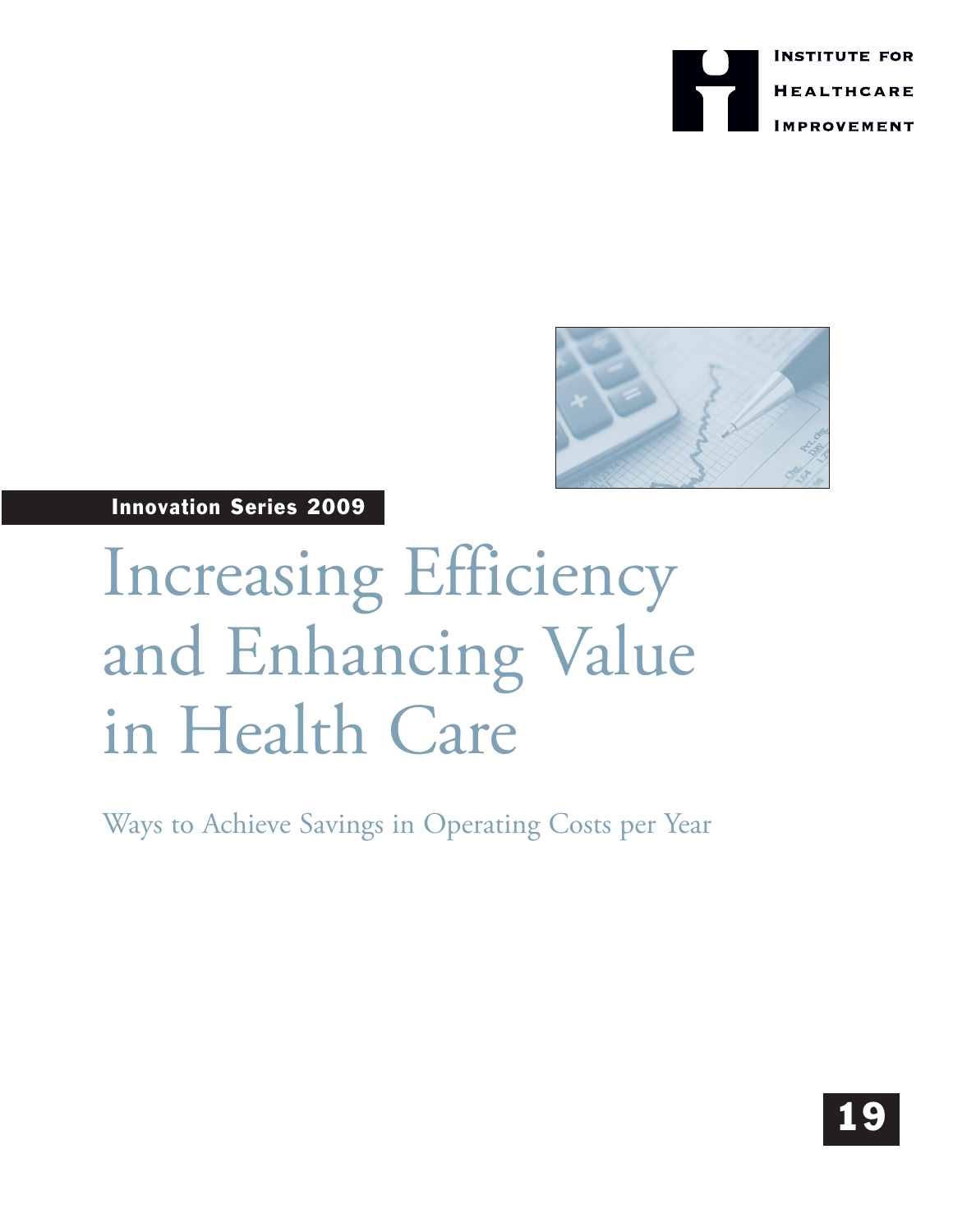The Institute for Healthcare Improvement (IHI) is a not-for-profit organization leading the improvement of health care throughout the world. IHI helps accelerate change by cultivating promising concepts for improving patient care and turning those ideas into action. Thousands of health care providers participate in IHI's groundbreaking work.

We have developed IHI's Innovation Series white papers as one means for advancing our mission. The ideas and findings in these white papers represent innovative work by IHI and organizations with whom we collaborate. Our white papers are designed to share the problems IHI is working to address, the ideas we are developing and testing to help organizations make breakthrough improvements, and early results where they exist.

## Copyright © 2009 Institute for Healthcare Improvement

All rights reserved. Individuals may photocopy these materials for educational, not-for-profit uses, provided that the contents are not altered in any way and that proper attribution is given to IHI as the source of the content. These materials may not be reproduced for commercial, for-profit use in any form or by any means, or republished under any circumstances, without the written permission of the Institute for Healthcare Improvement.

## How to cite this paper:

Martin LA, Neumann CW, Mountford J, Bisognano M, Nolan TW. *Increasing Efficiency and Enhancing Value in Health Care: Ways to Achieve Savings in Operating Costs per Year.* IHI Innovation Series white paper. Cambridge, Massachusetts: Institute for Healthcare Improvement; 2009. (Available on www.IHI.org)

## Acknowledgements:

The Institute for Healthcare Improvement is grateful to the many organizations and individuals that have contributed to this work. The authors thank Randy Fuller, Director of Thought Leadership at the Healthcare Financial Management Association, for his input and review. IHI also thanks Don Goldmann, MD, Frank Davidoff, MD, Jane Roessner, PhD, and Val Weber for their critical review and editorial assistance with this paper.

#### For print requests, please contact:

Institute for Healthcare Improvement, 20 University Road, 7th Floor, Cambridge, MA 02138 Telephone (617) 301-4800, or visit our website at www.ihi.org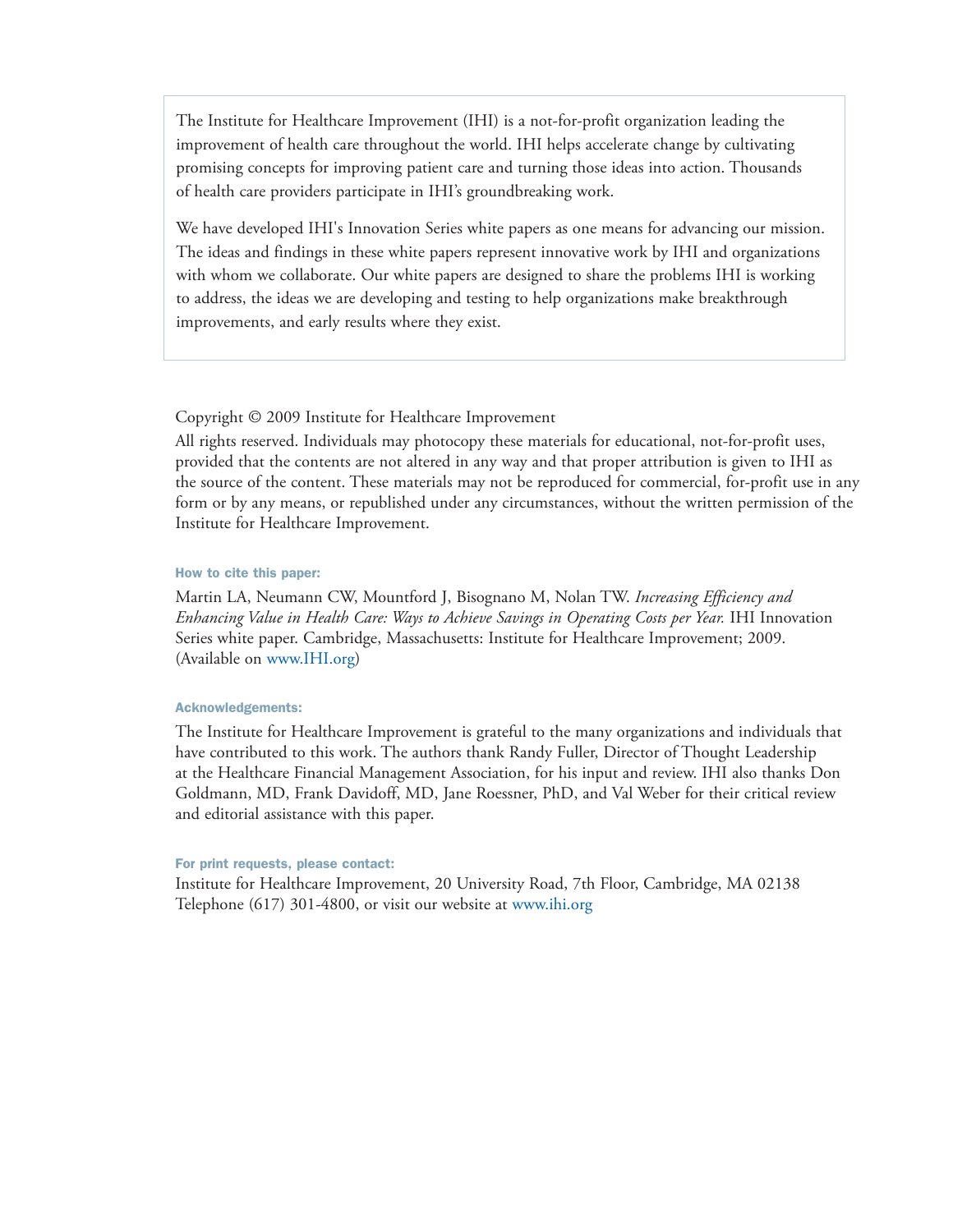



## Innovation Series 2009

# Increasing Efficiency and Enhancing Value in Health Care

Ways to Achieve Savings in Operating Costs per Year

Authors:

Lindsay A. Martin, MSPH: *Senior Research Associate, IHI* Charles W. Neumann: *Principal, The Cambridge Group, Inc.* James Mountford, MD, MPH: *Health Foundation Harkness Fellow in Health Policy, IHI* Maureen Bisognano: *Executive Vice President and COO, IHI* Thomas W. Nolan, PhD: *Senior Fellow, IHI*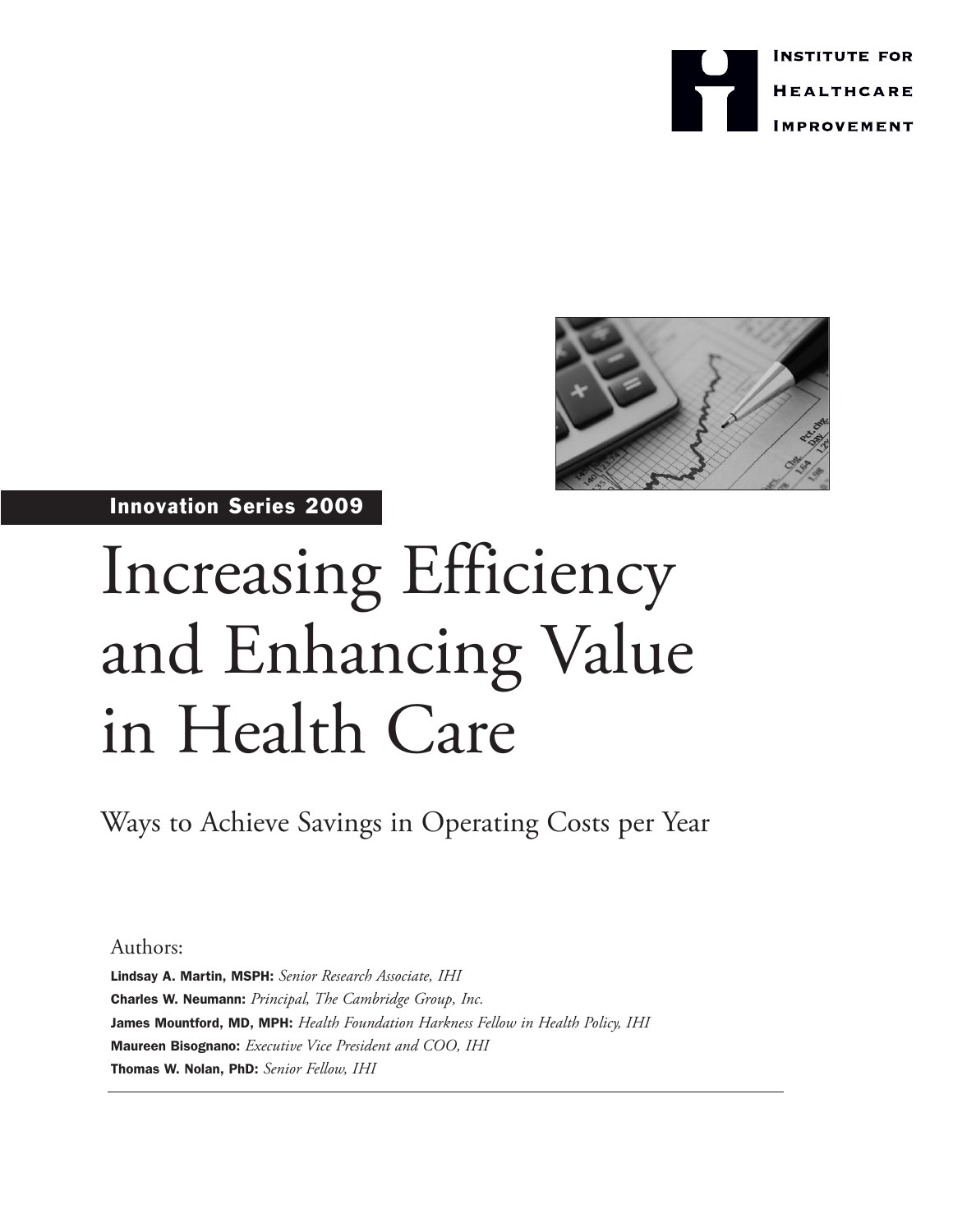## Executive Summary

Until recently, the rationale for health care providers to undertake quality improvement (QI) initiatives rested largely on "doing the right thing"; any financial benefit resulting from QI efforts was regarded as an attractive side effect. However, changes in the current economic environment and mounting evidence that better care can come at lower cost provide additional motivation. Thus far, the Institute for Healthcare Improvement (IHI) has focused efforts to make the business case for improving quality on trying to identify the "dark green dollars" (i.e., actual savings on the bottom line, as opposed to theoretical cost savings that cannot be tracked to the bottom line, or "light green dollars") resulting from QI projects. This method has proved very challenging; although hospitals often claim cost savings from such projects, it is rarely (if ever) possible to track the savings to a specific budget line item.

A new approach to the business case is *the systematic identification and elimination of waste, while maintaining or improving quality*. Here, the aim is primarily financial; any positive impact on quality, while desired, is secondary. IHI's new way of thinking about "dark green dollars" is to express the improvement aim in terms of waste reduction—that is, to identify inefficiencies in the system and remove them, rather than separating out, or not addressing, the cost of a quality improvement project and the potential savings it generates. This paper proposes a set of steps health care organizations can undertake to systematically identify and eliminate inefficiencies to create a portfolio of work leading to a 1 percent to 3 percent savings in operating costs per year. Methods for developing a balanced portfolio of projects and for calculating and tracking cost savings are also described.

#### **Background**

Changes in the US economy are intensifying pressures on our health care system. Health care costs are increasing faster than reimbursements, and the opportunity to shift costs among payers has been severely limited. Employers are looking to cut costs and pass more responsibility for health care benefits to their employees,<sup>4</sup> government organizations are cutting benefits for their program members, and care-seeking patterns are changing as patients delay care for reasons of cost.<sup>2</sup> The impact of these forces on hospitals is already apparent. An American Hospital Association survey in November 2008 noted that 38 percent of facilities saw at least a moderate decrease in admissions, while 51 percent saw a moderate or significant increase in uncompensated care.<sup>3</sup> Furthermore, early in 2009 the US federal government, under the new Obama administration, made health care reform a top priority and is approaching reform through the lens of cost reduction. Their resolve is reinforced by evidence that high quality and relatively low cost can coexist.<sup>4,5</sup>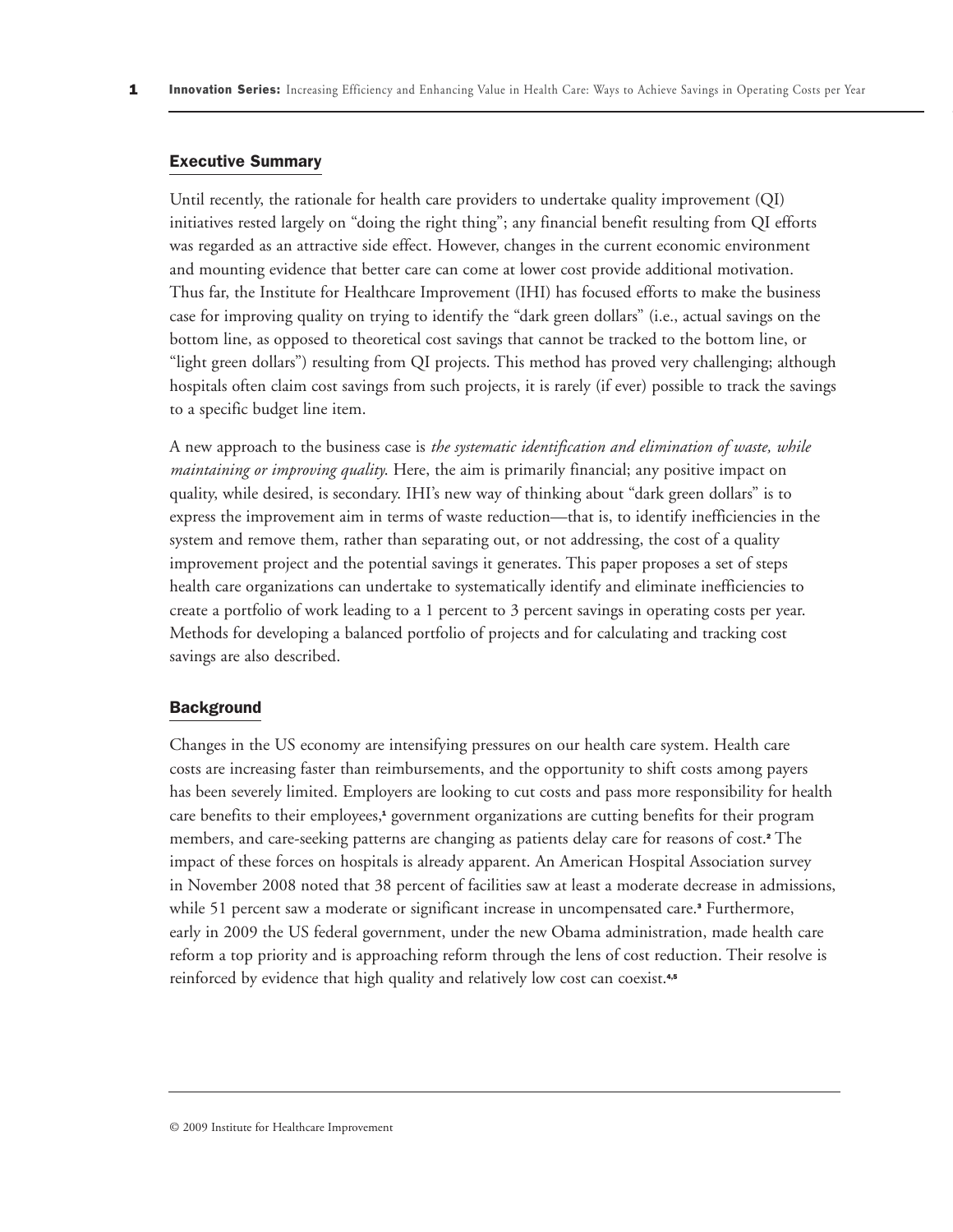Many of the components that are necessary to achieve high quality care at a lower cost—including patient safety, patient flow through the system, and reliability of care—are core competencies of IHI and the health care organizations with which it works. However, health care as a whole has not traditionally focused on waste elimination as a dimension of cost reduction. This aspect of carefully targeting waste reduction is rapidly developing. For example, in 2008 the National Priorities Partnership, a partnership between the National Quality Forum and 28 other business and health care organizations, released nine waste reduction targets to help manage cost.<sup>6</sup>

This white paper seeks to offer an approach to addressing these difficult issues, asserting that health care systems can indeed drive out waste, and thereby reduce associated cost, from their systems, while also maintaining or improving quality. To do so, it is necessary to deconstruct existing processes and ask questions such as: Which elements in the care delivery process add value to patient experience, outcomes, or population health? Could the same or greater value be delivered at lower cost? Identifying waste in a health care organization does not mean that leaders have been intentionally wasteful in their operations; rather, it is an approach nearly all other industries use to look for inefficiencies and then identify ways to remove them and redesign processes to increase efficiency. By continuously looking for ways to reduce waste, leaders are continuously looking to improve value.

IHI's strategy for reducing waste and enhancing value in health care is based on the following assumptions:

- Better care does not always mean higher-cost care.
- Providers will face steadily increasing pressure to take cost out of the system (i.e., reduce waste) while maintaining or increasing the quality of care.
- Health care organizations can remain financially viable and maintain an acceptable margin when revenues fall only if systems are fundamentally redesigned.

This white paper has five sections that describe the concepts and steps necessary to systematically identify and eliminate waste while maintaining or improving quality.

- Section One: Three Approaches to Improving Value
- Section Two: Understanding the Opportunity to Decrease Cost by Reducing Waste
- Section Three: Developing a Portfolio of Waste Reduction Projects to Reach the Goal
- Section Four: Tools for Tracking "Dark Green Dollars"
- Section Five: Integrating Waste Reduction into Organizational Strategy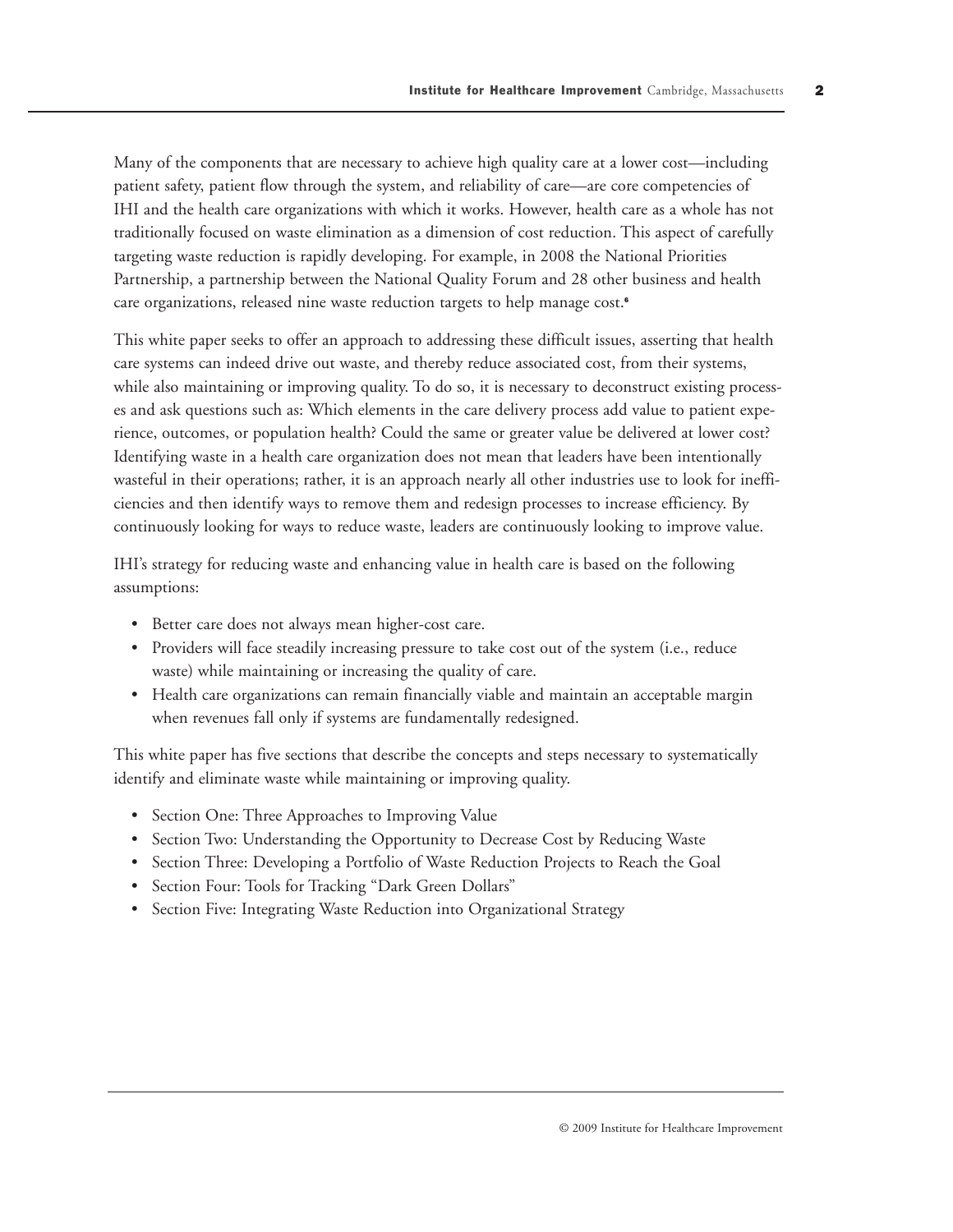## Section One: Three Approaches to Improving Value

Although there are many strategies for reducing waste and enhancing value in health care, they tend to be isolated in focus and frequently do not address the system dynamics of health care. Noriaki Kano, a visionary in the science of process design and quality improvement, offers a more comprehensive view. Kano outlines three possible approaches to improving the quality of a product or service—and thereby increasing value:<sup>7,8</sup>

- Approach 1: Eliminate the quality problems that arise because the customers' expectations are not met.
- Approach 2: Reduce cost significantly while maintaining or improving quality.
- Approach 3: Expand customers' expectations by providing products and services perceived as unusually high in value.

Each of these three approaches to improving quality has yielded striking results in hospitals. Examples of success for each of the approaches follow. Some examples result from IHI's interviews with leaders from health care organizations that had undertaken cost reduction initiatives focused on removing waste from their systems.

#### Approach 1: Eliminate the quality problems that arise because the customers' expectations are not met.

• Patients expect that a hospital visit will improve their condition, not harm them. Richard Shannon, MD, Chair of the Department of Medicine at the Hospital of the University of Pennsylvania in Philadelphia, demonstrated cost savings by reducing hospital-acquired infections (HAIs). Dr. Shannon supported front-line teams of physicians, nurses, pharmacists, and other clinicians in systematically reducing HAIs at the hospital over a two-year period. This activity prevented many debilitating and painful infections, and saved an estimated 57 lives. While the clinical team improved care for patients, Dr. Shannon worked with financial experts at the hospital to quantify reductions in length of stay in the ICU (which also improved patient flow and throughput), along with reductions in labor, supply, and pharmaceutical expenses, calculating \$1.2 million in savings over the two years. After an investment of \$85,607 to support the work of the improvement teams, the hospital achieved total cost reductions for all HAIs of over \$5 million.

#### Approach 2: Reduce cost significantly while maintaining or improving quality.

• Intermountain Healthcare, based in Salt Lake City, Utah, is a nonprofit health care system that serves the medical needs of Utah and southeastern Idaho, and is known for its advances in health care quality improvement. As part of their efforts to remove waste and enhance value to patients, Intermountain sought to reduce the amount of time patients were on ventilators. They were able to reduce ventilator time by 60 percent. This reduction resulted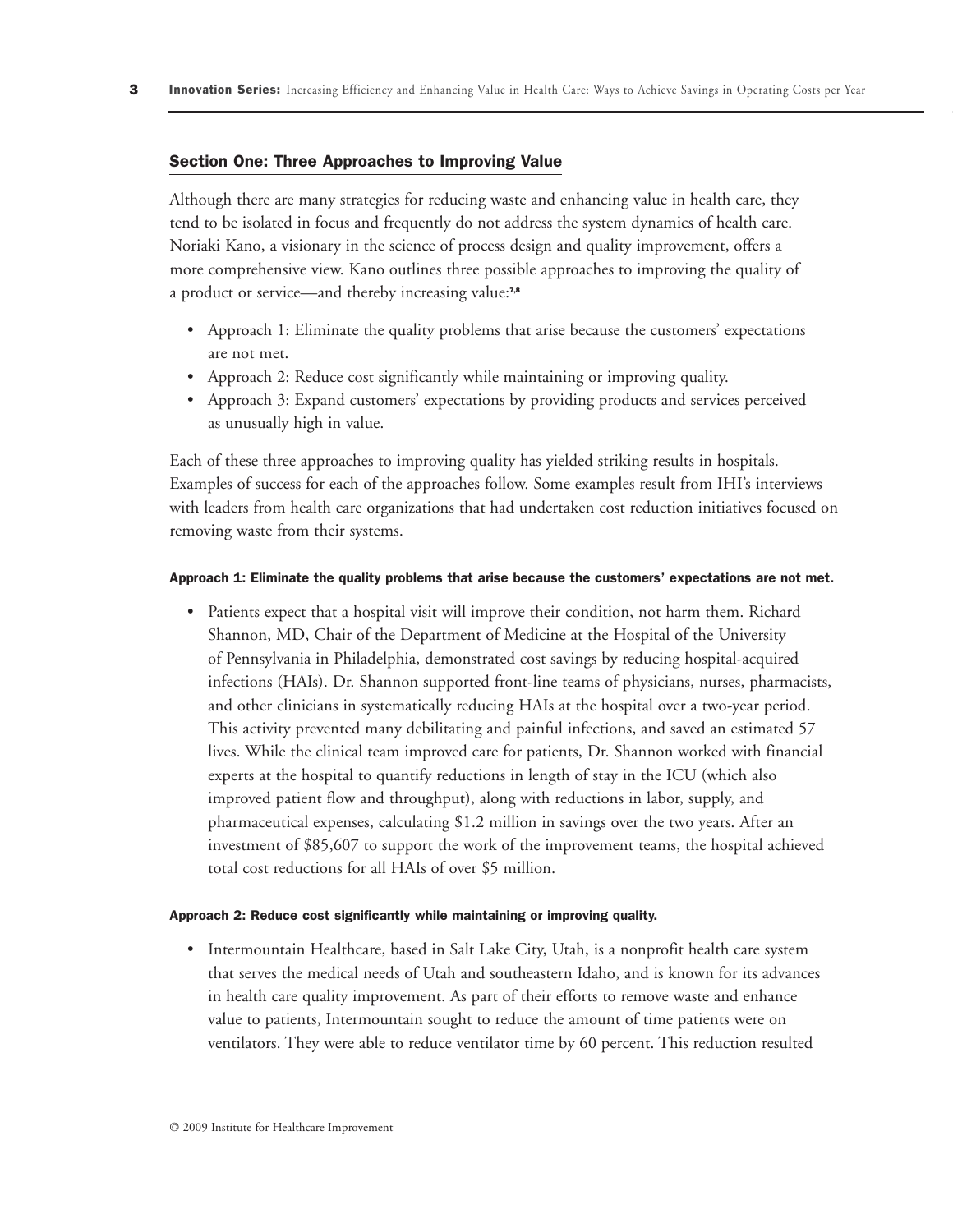in a 30 percent reduction in thoracic ICU length of stay (i.e., unnecessary days in the hospital for both the patient and the staff). By reducing this length of stay, Intermountain Healthcare was able to decrease the total cost of performing open heart surgery by 15 percent. Over their entire health care system, this change affected approximately 3,000 patients and resulted in a savings of \$5.5 million per year.

• Washington Hospital Center (WHC), in Washington, DC, serves over 200,000 patients each year. WHC has an Automated Services Laboratory that processes more than 2,400 tubes of blood per day. WHC's target turnaround time for blood test results was a one-hour maximum, although doctors were frequently waiting over 75 minutes. An improvement team was established to analyze the current process and identify factors that might contribute to long turnaround times (e.g., clotted blood samples, mislabeling, equipment failures). The team then developed a list of changes to help address these factors (e.g., eliminating clotting by switching to plasma, decreasing centrifuge time, relying less on paper forms and using more autoverification) and ran tests to verify that the changes would result in improvement. The result was a decrease in the mean turnaround time to 46 minutes. The decreased turnaround time and reduced staffing needs enabled WHC to leave two technical positions unfilled; this, along with reduced printing and storage costs, resulted in a savings of \$79,000 per year.<sup>9</sup>

## Approach 3: Expand customers' expectations by providing products and services perceived as unusually high in value.

- Anthony DiGioia, MD, a leader at Magee-Womens Hospital of the University of Pittsburgh Medical Center (UPMC) in Pennsylvania, redesigned care for patients undergoing hip and knee replacements. Dr. DiGioia hired medical students to "shadow" patients throughout the entire care experience—from the initial diagnostic visit, through surgery and the hospital stay, and finally to the patient's return to functional life at home. The team worked with a set of ambitious aims to redesign care for these patients and created new care designs, including the following:
	- o Perioperative testing and teaching;
	- o Group meetings to coach patients;
	- o Pre-surgery discharge planning;
	- o Strong focus on complete pain management; and
	- o "Wellness" design in the orthopedics unit.

Patient care at UPMC is safe (with very low mortality and infection rates) and reliable (zero dislocations and 98 percent compliance with the Surgical Care Improvement Project (SCIP) recommendation for antibiotic administration<sup>10</sup>). Patient satisfaction is in the 99th percentile ranking of Press-Ganey scores, and 91 percent of patients are discharged directly to home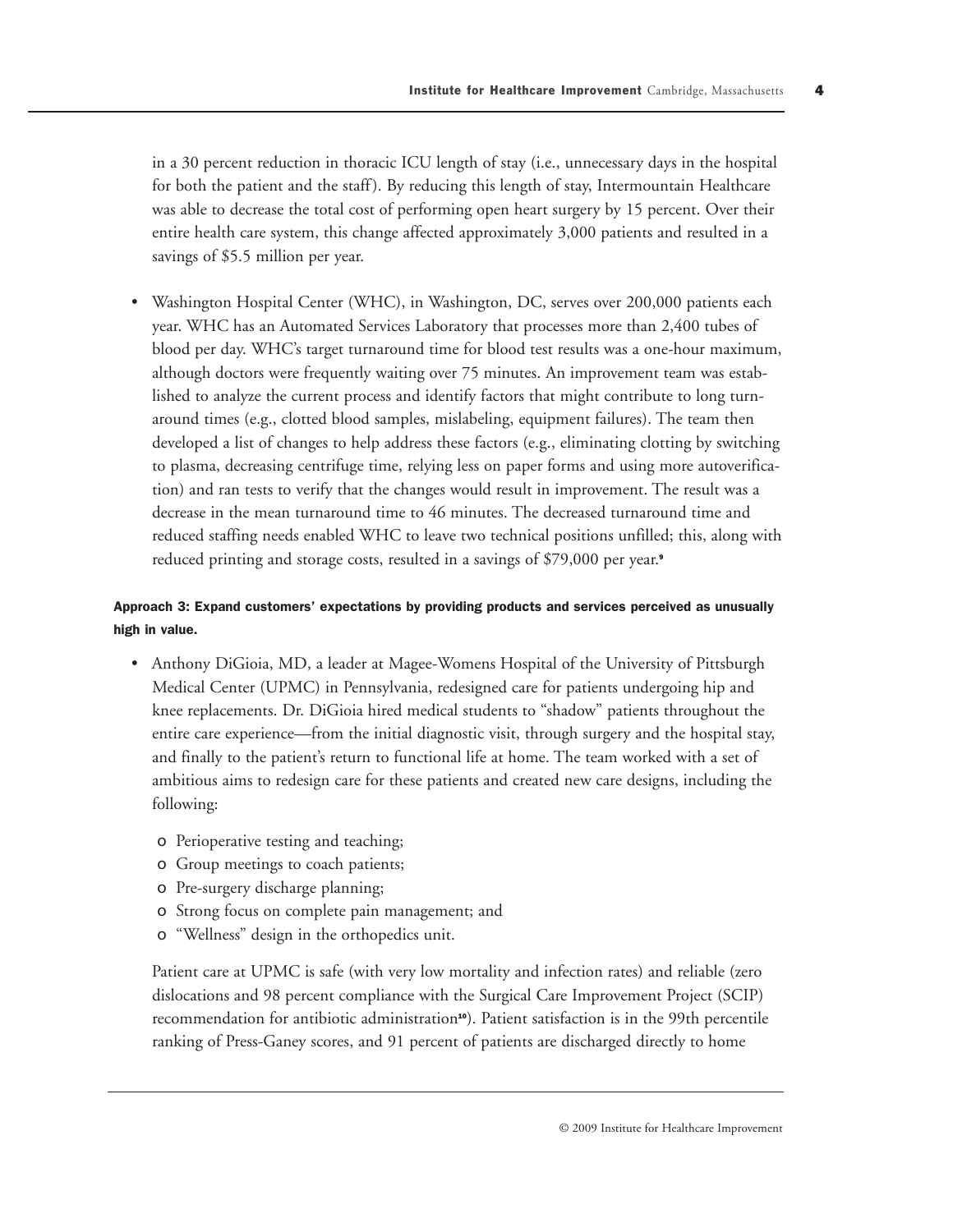without assistance or devices (compared to a national average of 23 to 29 percent). Ninetynine percent of patients report that pain is not an impediment to physical therapy, including therapy that begins on the same day as surgery. The length of stay for these patients is 2.8 days for total knee replacement (compared to a national average of 3.9 days) and 2.7 days for total hip replacement (compared to a national average of 5.0 days).<sup>11</sup>

#### The Power of Approach 2: Reduce Cost Significantly while Maintaining or Improving Quality

While there are many more examples of health care organizations' success using all three approaches, historically the US health care industry, unlike most other industries, has focused almost exclusively on Approaches 1 and 3. This seems to stem from a reluctance to address cost reduction directly and instead to hope that improving quality will be an effective method for cost reduction, or that creating new services will lead to revenue enhancement. While many improvement projects aimed at reducing defects in quality do reduce waste because many defects stem from inefficient clinical systems, there are often larger opportunities for cost reduction that do not stem from or manifest themselves as quality defects. It is best to pursue these opportunities directly using Approach 2. Within health care, however, Approach 2 often represents radically new thinking, even a cultural shift. This is not traditional cost cutting, which is all too often (correctly) perceived by clinicians as arbitrary and harmful to care. Approach 2 is a systematic focus on *waste reduction*, yielding cost savings while also maintaining or improving quality.

In theory, if all or nearly all waste were to be removed from the health care system and it became exceedingly efficient, it would cost less to deliver the same amount of care, which would presumably mean reduced total health care expenditure and decreased reimbursements. In turn, this could threaten margins. While this is true, the scale of waste that exists in the current system means that we have a very long way to go before reaching this limit of efficiency; providers can, for now and the foreseeable future, tackle waste without fear of reaching these perverse incentives to further improvement.

In a 2006 article, Tom Nolan and Maureen Bisognano began building a strategy for balancing cost and quality for health care, similar to what other industries have been doing for years (see Figure 1).<sup>12</sup> To create a balanced strategy of quality and value initiatives, according to Nolan and Bisognano, organizations need to establish a specific waste reduction aim in cost reduction terms (for example, 1 percent of operating expense per year or a specified dollar amount per year), in addition to the aims they set for improving performance in other areas. By including a waste reduction aim, organizations can calculate the cost savings they achieve from such efforts and reinvest the savings in other areas of the organization.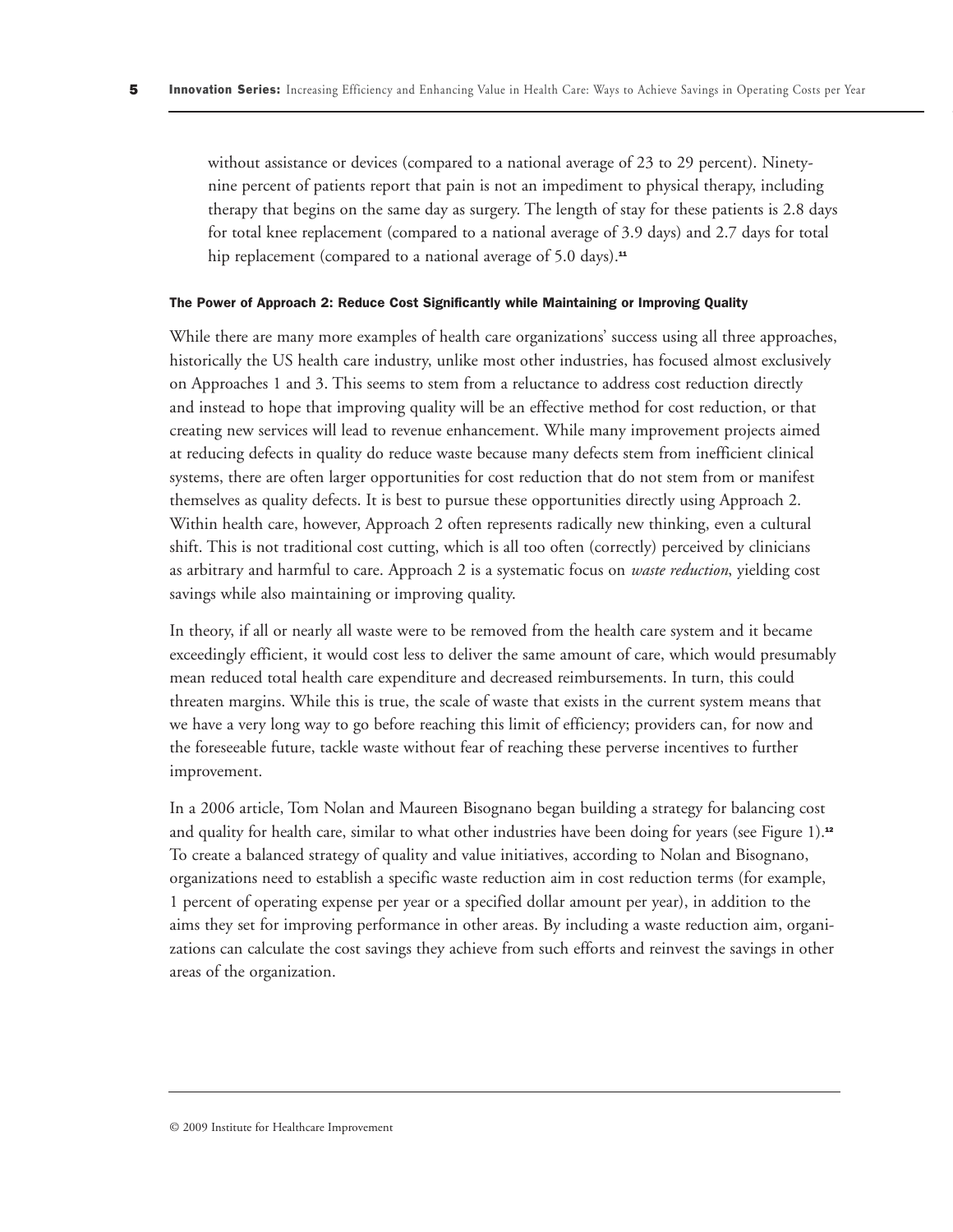Figure 1. Strategy to Balance Cost and Quality in Health Care<sup>12</sup>

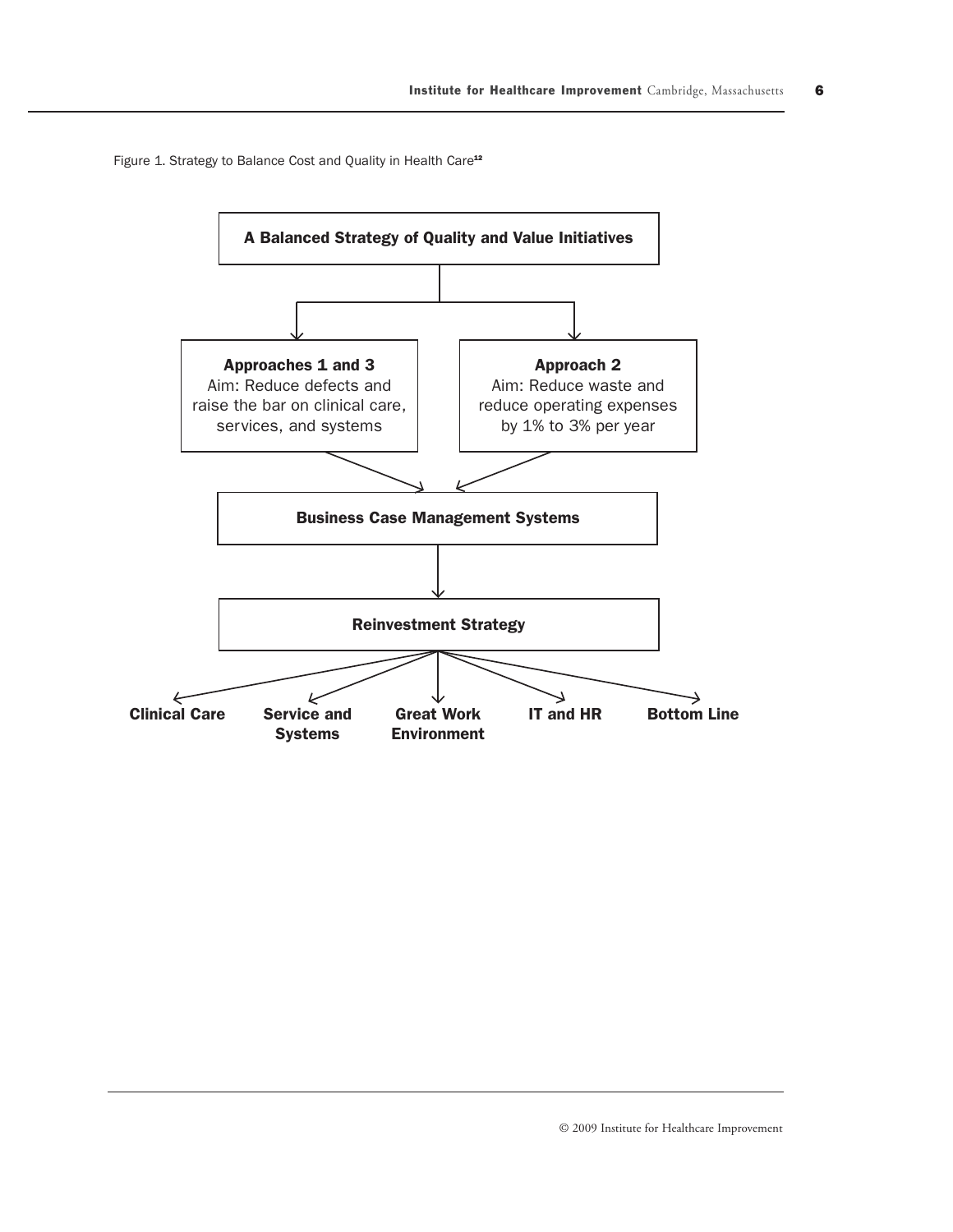## Section Two: Understanding the Opportunity to Decrease Cost by Reducing Waste

This section examines the financials of a hypothetical 235-bed acute care hospital (Hospital ABC) to identify the opportunities to reduce cost by 1 percent to 3 percent of operating expense. There are five steps in this process.

#### Step 1: Understand the financials.

Table 1 is a sample profit-and-loss (P&L) statement for Hospital ABC, demonstrating an operating margin of 3.3 percent. (The revenue and expense categories are based on "normal" operating parameters.)

| Hospital ABC (235 Beds)                                                    |                                                |  |  |  |  |  |  |  |
|----------------------------------------------------------------------------|------------------------------------------------|--|--|--|--|--|--|--|
| Consolidated Statement of Revenue and Expense (for a 12-month fiscal year) |                                                |  |  |  |  |  |  |  |
|                                                                            | <b>Annual P&amp;L in S</b><br>(\$000s Omitted) |  |  |  |  |  |  |  |
| <b>Operating Revenue</b>                                                   |                                                |  |  |  |  |  |  |  |
| <b>Inpatient Service Revenue</b>                                           | 265,421                                        |  |  |  |  |  |  |  |
| <b>Outpatient Service Revenue</b>                                          | 168,220                                        |  |  |  |  |  |  |  |
| Gross Revenue                                                              | 433,641                                        |  |  |  |  |  |  |  |
| Less: Contractuals                                                         | (279, 495)                                     |  |  |  |  |  |  |  |
| <b>Other Deductions</b>                                                    | (8,637)                                        |  |  |  |  |  |  |  |
| Net Patient Service Revenue                                                | 145,509                                        |  |  |  |  |  |  |  |
| Other Operating Revenue                                                    | 13,750                                         |  |  |  |  |  |  |  |
| <b>Total Operating Revenue</b>                                             | 159,259                                        |  |  |  |  |  |  |  |
| <b>Operating Expenses</b>                                                  |                                                |  |  |  |  |  |  |  |
| Salaries-Wages                                                             | 61,315                                         |  |  |  |  |  |  |  |
| <b>Employee Benefits</b>                                                   | 18,315                                         |  |  |  |  |  |  |  |
| <b>Purchased Services</b>                                                  | 21,564                                         |  |  |  |  |  |  |  |
| Supplies                                                                   | 26,270                                         |  |  |  |  |  |  |  |
| <b>Physician Fees</b>                                                      | 1,843                                          |  |  |  |  |  |  |  |
| Rent, Utilities, etc.                                                      | 16,853                                         |  |  |  |  |  |  |  |
| Depreciation and Amortization                                              | 7,906                                          |  |  |  |  |  |  |  |
| <b>Total Operating Expenses</b>                                            | 154,066                                        |  |  |  |  |  |  |  |
| (Before Interest Expense)                                                  |                                                |  |  |  |  |  |  |  |
| <b>Operating Margin Before Interest</b>                                    | 5,193                                          |  |  |  |  |  |  |  |
|                                                                            | 3.3%                                           |  |  |  |  |  |  |  |

Table 1. Sample Hospital ABC Profit-and-Loss (P&L) Statement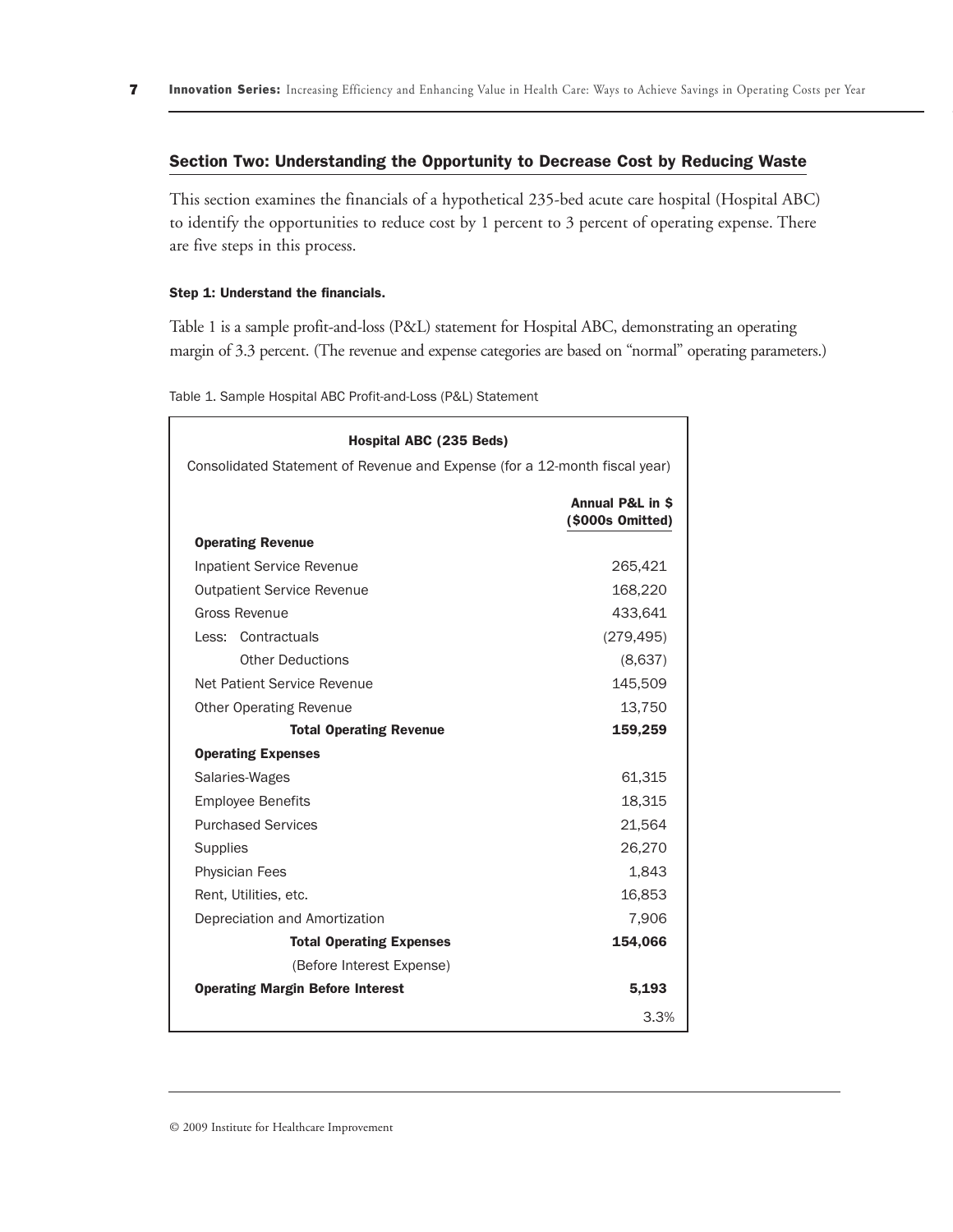#### Step 2: Understand capacity and demand.

Table 2 shows various operating indicators that provide an understanding of Hospital ABC's capacity and demand.

Table 2. Hospital ABC Key Operating Statistics (235 Beds)

| Average Percent Occupancy                                 | 72%     |
|-----------------------------------------------------------|---------|
| Average Bed Occupancy                                     | 169     |
| Length of Stay (in days)                                  | 4.6     |
| <b>Annual Patient Days</b>                                | 61,758  |
| Annual Number of Patient Discharges                       | 13,426  |
| Inpatient Revenue per Day                                 | \$4,298 |
| Adjusted Annual Patient Days                              | 100,899 |
| Adjusted Average Bed Occupancy                            | 276     |
| Adjusted Annual Number of Patient Discharges              | 21,935  |
| FTEs per Adjusted Average Bed Occupancy (33rd percentile) | 4.03    |
| <b>Total FTEs</b>                                         | 1,114   |
| Overtime (33rd percentile)                                | 2.53%   |
| Purchased Services (Agency) Usage                         | 2.0%    |

*FTEs = Full-Time Equivalents*

#### Step 3: Outline the overall savings potential.

Table 3 outlines the effect that a year-on-year (for four years) compounded expense reduction initiative would have on a 1 percent, 2 percent, or 3 percent decrease in total operating expense—what is referred to as the "aim" in the table below. The total operating revenue at hypothetical Hospital ABC is \$159,259,000; total operating expenses are \$154,066,000; the income (loss) from operations is \$5,193,000; and the margin is 3.3 percent. Frequently, a 1 percent reduction in total operating expense is thought to have little, if any, effect on the bottom line. However, this is not the case in Hospital ABC; a 1 percent decrease in total operating expense results in an increase in margin from 3.3 percent to 4.2 percent. A 2 percent decrease in expense brings the margin to 5.2 percent, and a 3 percent reduction nearly doubles the margin to 6.2 percent.

By reducing total operating expense by 1 percent to 3 percent per year, organizations will be able to increase their margin and offset costs. For example, if Hospital ABC reduces total operating expense by an additional 1 percent in Year #2, the margin increases to 5.2 percent; after three years of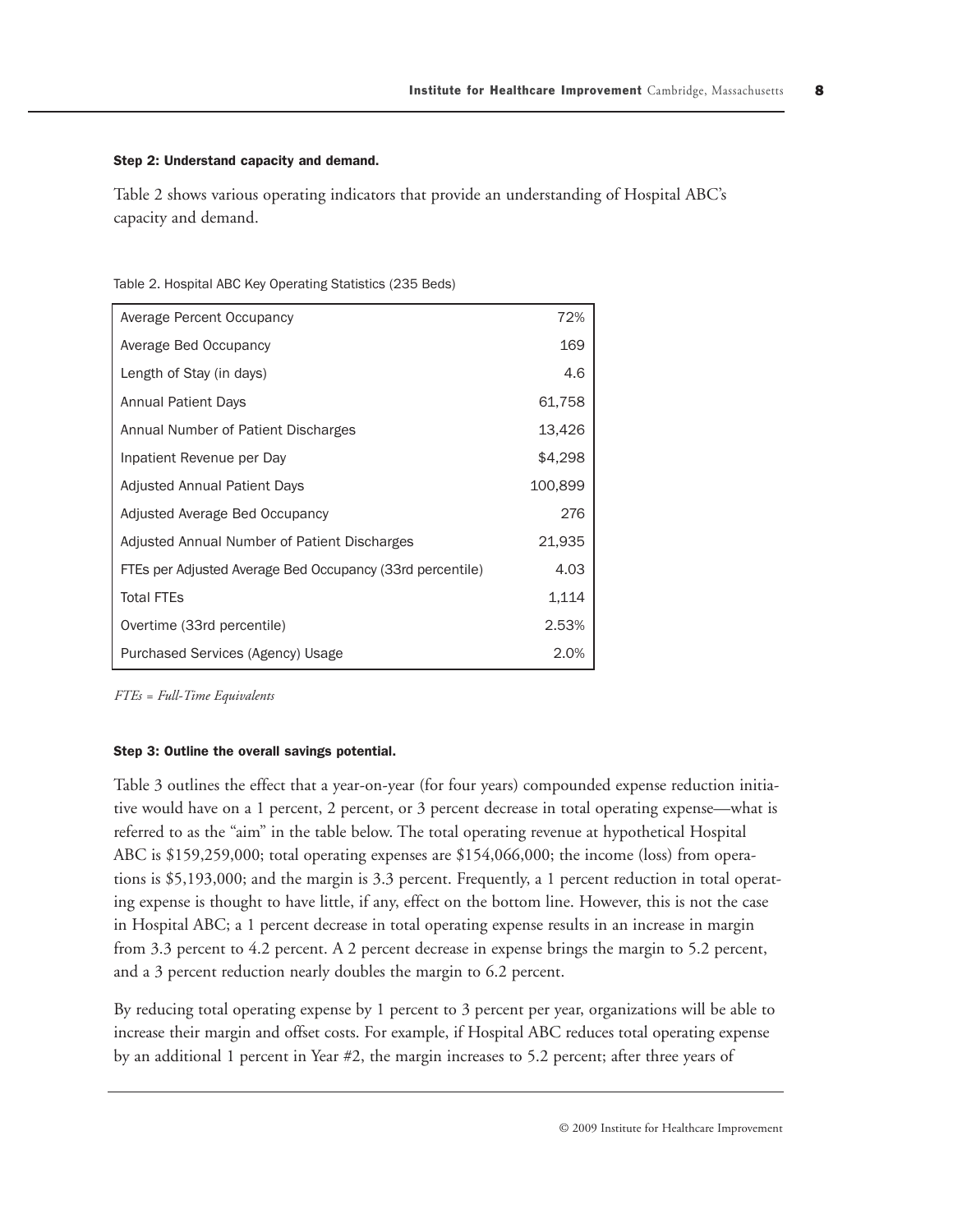making a 1 percent reduction per year, they achieve a 6.1 percent margin; and after four years, the margin increases to 7.1 percent. (Note: For the purposes of illustration, the revenue for this hospital is held constant with the understanding that this assumption is not the norm.)

|                                 | <b>Current Year</b> |    | 1%      |    | <b>Percent Decrease in Expenses</b><br>2% | 3%            |
|---------------------------------|---------------------|----|---------|----|-------------------------------------------|---------------|
| <b>Total Operating Revenue</b>  | \$<br>159,259       | \$ | 159,259 | \$ | 159,259                                   | \$<br>159,259 |
| <b>Total Operating Expenses</b> | \$<br>154,066       | \$ | 152,525 | \$ | 150,985                                   | \$<br>149,444 |
| Income (Loss) from Operations   | \$<br>5,193         | \$ | 6,734   | \$ | 8,274                                     | \$<br>9,815   |
| Margin                          | 3.3%                |    | 4.2%    |    | 5.2%                                      | 6.2%          |
| <b>The Aim</b>                  |                     | \$ | 1,541   | \$ | 3,081                                     | \$<br>4,622   |
|                                 | Year #2             |    | 1%      |    | <b>Percent Decrease in Expenses</b><br>2% | 3%            |
| <b>Total Operating Revenue</b>  |                     | \$ | 159,259 | \$ | 159,259                                   | \$<br>159,259 |
| <b>Total Operating Expenses</b> |                     | \$ | 151,000 | \$ | 147,965                                   | \$<br>144,961 |
| Income (Loss) from Operations   |                     | \$ | 8,259   | \$ | 11,294                                    | \$<br>14,298  |
| Margin                          |                     |    | 5.2%    |    | 7.1%                                      | 9.0%          |
| <b>The Aim</b>                  |                     | \$ | 1,525   | \$ | 3,020                                     | \$<br>4,483   |
|                                 | Year #3             |    | 1%      |    | <b>Percent Decrease in Expenses</b><br>2% | 3%            |
| <b>Total Operating Revenue</b>  |                     | \$ | 159,259 | \$ | 159,259                                   | \$<br>159,259 |
| <b>Total Operating Expenses</b> |                     | \$ | 149,490 | \$ | 145,006                                   | \$<br>140,612 |
| Income (Loss) from Operations   |                     | \$ | 9,769   | \$ | 14,253                                    | \$<br>18,647  |
| Margin                          |                     |    | 6.1%    |    | 8.9%                                      | 11.7%         |
| <b>The Aim</b>                  |                     | Ś. | 1,510   | \$ | 2,959                                     | \$<br>4,349   |
|                                 | Year #4             |    | 1%      |    | <b>Percent Decrease in Expenses</b><br>2% | 3%            |
| <b>Total Operating Revenue</b>  |                     | \$ | 159,259 | \$ | 159,259                                   | \$<br>159,259 |
| <b>Total Operating Expenses</b> |                     | \$ | 147,995 | \$ | 142,106                                   | \$<br>136,394 |
| Income (Loss) from Operations   |                     | \$ | 11,264  | \$ | 17,153                                    | \$<br>22,865  |
| Margin                          |                     |    | 7.1%    |    | 10.8%                                     | 14.4%         |
| <b>The Aim</b>                  |                     | \$ | 1,495   | S  | 2,900                                     | \$<br>4,218   |

Table 3. Hospital ABC Potential Savings from an Expense Reduction Initiative (\$000s Omitted)

© 2009 Institute for Healthcare Improvement

Г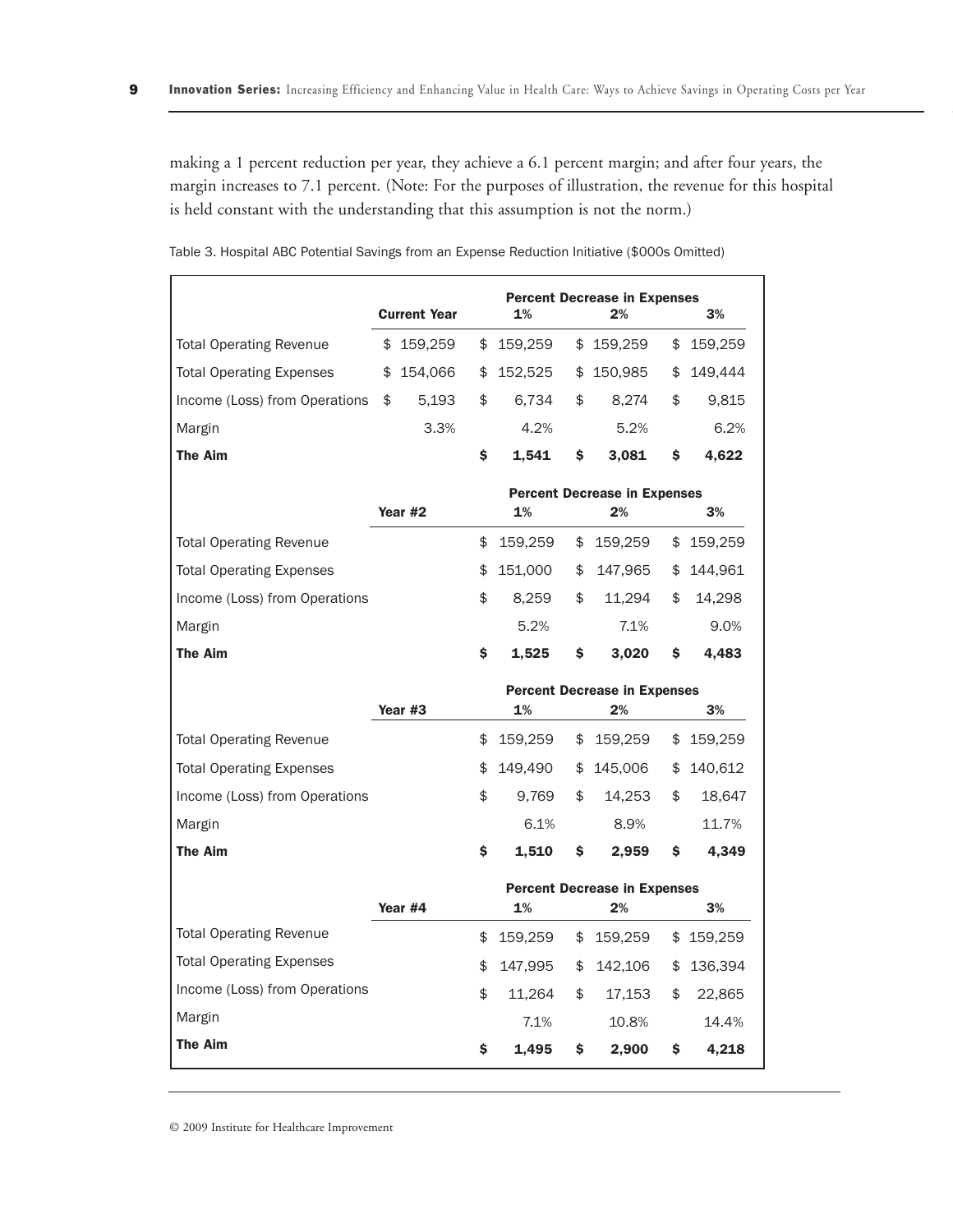#### Step 4: Identify areas that are not subject to waste/cost reduction and calibrate the aim.

For example, at hypothetical Hospital ABC, staffing will not be decreased through layoffs, although reductions in staff caused by natural attrition will be considered, as replacements may not be necessary if processes are redesigned to be more efficient. Management can reliably predict attrition and plan for it through work redesign and/or staff development. Expenses that are difficult to impact such as rent, utilities, depreciation, and amortization have been removed from the costs to be reduced. After removing these items, one-quarter of the total operating expense is unavailable in Year #1. In order to achieve a 1 percent to 3 percent savings in Year #1, controllable expenses would have to be reduced by 1.4 percent to achieve an overall 1 percent reduction in total operating expenses; a 2.8 percent reduction in controllable expenses would result in a 2 percent reduction in total operating expenses; and a 4.2 percent reduction in controllable expenses would result in a 3 percent reduction in total operating expenses (see Table 4). In this example, a 2 percent (\$3,081,000) goal for Year #1 has been established.

| <b>Operating Expenses</b>                                           |               | <b>Controllable Operating Expenses</b><br>(Potential for Waste Reduction)     |    |         |  |  |
|---------------------------------------------------------------------|---------------|-------------------------------------------------------------------------------|----|---------|--|--|
| Salaries-Wages                                                      | \$<br>59,764  | Salaries-Wages                                                                | \$ | 59,764  |  |  |
| Overtime                                                            | \$<br>1,551   | Overtime                                                                      | \$ | 1,551   |  |  |
| <b>Employee Benefits</b>                                            | \$<br>18,315  |                                                                               |    |         |  |  |
| Purchased Services (Agency)                                         | \$<br>1,226   | Purchased Services (Agency)                                                   | \$ | 1,226   |  |  |
| Purchased Services (Other)                                          | \$<br>20,338  | Purchased Services (Other)                                                    | \$ | 20,338  |  |  |
| Supplies                                                            | \$<br>26,270  | Supplies                                                                      | \$ | 26,270  |  |  |
| <b>Physician Fees</b>                                               | \$<br>1,843   | <b>Physician Fees</b>                                                         | \$ | 1,843   |  |  |
| Rent, Utilities, etc.                                               | \$<br>16,853  |                                                                               |    |         |  |  |
| Depreciation and Amortization                                       | \$<br>7,906   |                                                                               |    |         |  |  |
| <b>Total Operating Expenses</b>                                     | \$<br>154,066 | <b>Total Controllable Expenses</b>                                            | Ŝ. | 110,992 |  |  |
| Year #1 Aim: 2% Reduction in Total<br>Operating Expenses = $$3,081$ |               | <b>Percent Reduction in Controllable Expenses</b><br>to Achieve Aim $= 2.8\%$ |    |         |  |  |

Table 4. Hospital ABC Organizational Areas for Potential Waste Reduction (\$000s Omitted)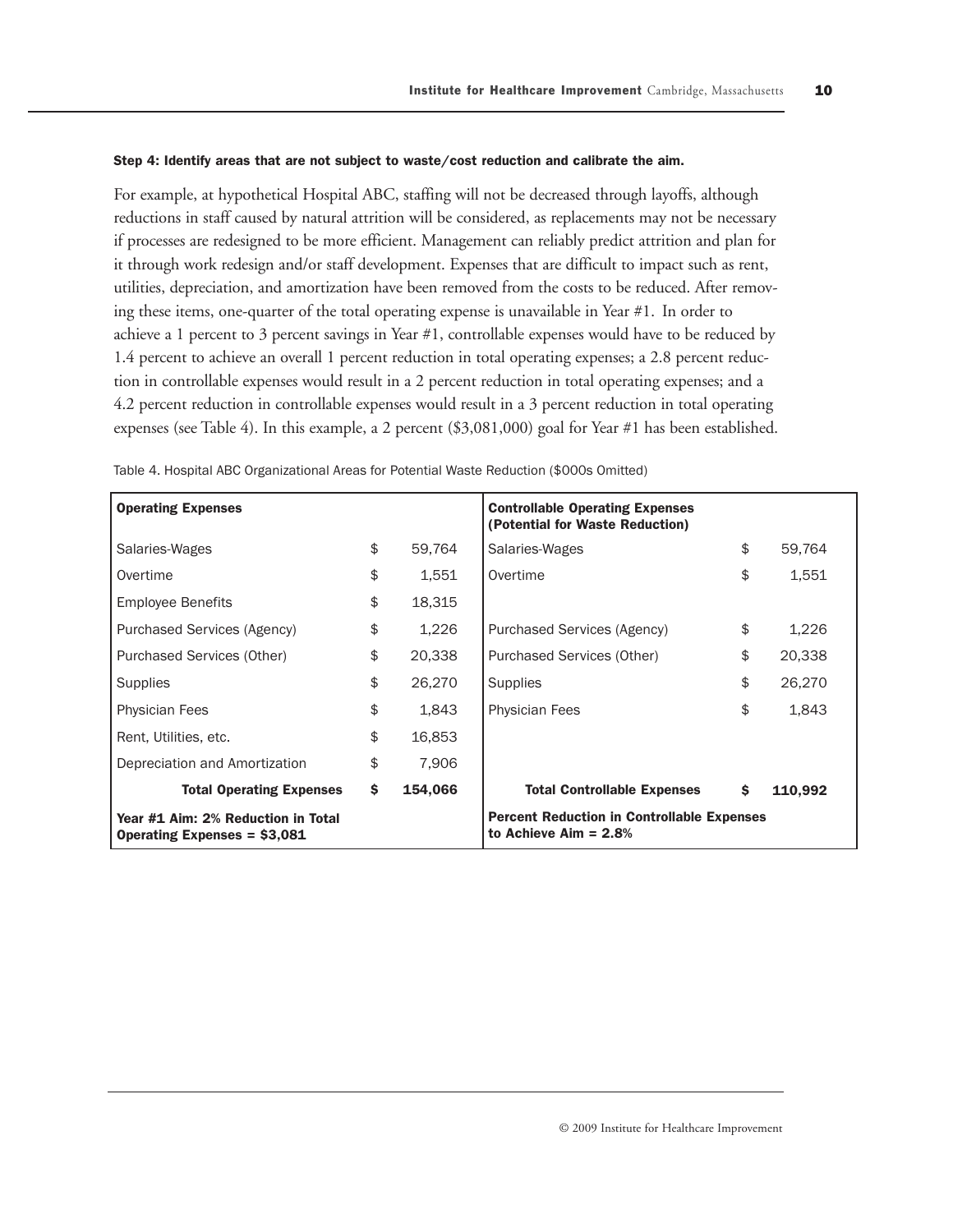#### Step 5: Identify areas of focus for waste reduction efforts.

It is important to be clear about both the waste reduction effort and the target within each area of focus. Several strategies can be used when selecting areas of focus for waste reduction; it is possible to focus all efforts in one area of the organization or to select several areas from across the organization. The organization's approach depends on its specific needs. For this example, the areas of focus for waste reduction and the derivation of the potential cost savings targets resulting from the reduction efforts are shown in Table 5.

| Cost Reduction Aim: \$3,081                |                                                                                                                                                   |    |                     |    |                |  |  |  |
|--------------------------------------------|---------------------------------------------------------------------------------------------------------------------------------------------------|----|---------------------|----|----------------|--|--|--|
| <b>Area of Focus</b>                       | <b>Effort and Target</b>                                                                                                                          |    | <b>Implied Cost</b> |    | <b>Savings</b> |  |  |  |
| Supplies and Medication                    | Reduce supplies needed by 2% by reducing the<br>number of adverse events and complications.                                                       | \$ | 25,745              | \$ | 525            |  |  |  |
| <b>Purchased Services</b><br>(Agency) Fees | Reduce agency fees by 25% due to improved<br>predictability in demand and improved staff<br>morale that results from the change.                  | \$ | 920                 | \$ | 307            |  |  |  |
| Overtime                                   | Reduce overtime by 20% due to improved<br>predictability in demand and reduced<br>demand on staff from fewer adverse events<br>and complications. | \$ | 1,226               | \$ | 325            |  |  |  |
| FTE Reduction from<br>Attrition            | Reduce FTE salary and wages by 4%<br>by not replacing staff following attrition.<br>if improved work processes permit.                            | \$ | 58.862              | \$ | 2,453          |  |  |  |
| <b>Total bottom line impact</b><br>\$3,610 |                                                                                                                                                   |    |                     |    |                |  |  |  |
|                                            | 117%<br>Total as a percent of the aim                                                                                                             |    |                     |    |                |  |  |  |

Table 5. Hospital ABC Waste Reduction Efforts and Potential Cost Savings (\$000s Omitted)

## Section Three: Developing a Portfolio of Waste Reduction Projects to Reach the Goal

As part of a research-and-development project on waste reduction, IHI interviewed leaders from six health care organizations that had undertaken cost reduction initiatives focused on removing waste from their systems. The purpose of the interviews was to understand the components necessary to create a successful balanced strategy that included cost savings through waste reduction (Approach 2). The cost reduction goals within the organizations ranged from \$1 million to \$15 million (see Table 6). Based on both this research and previous work with these organizations, IHI believes these organizations are industry pioneers in the application of systematic methods to reduce waste in health care delivery.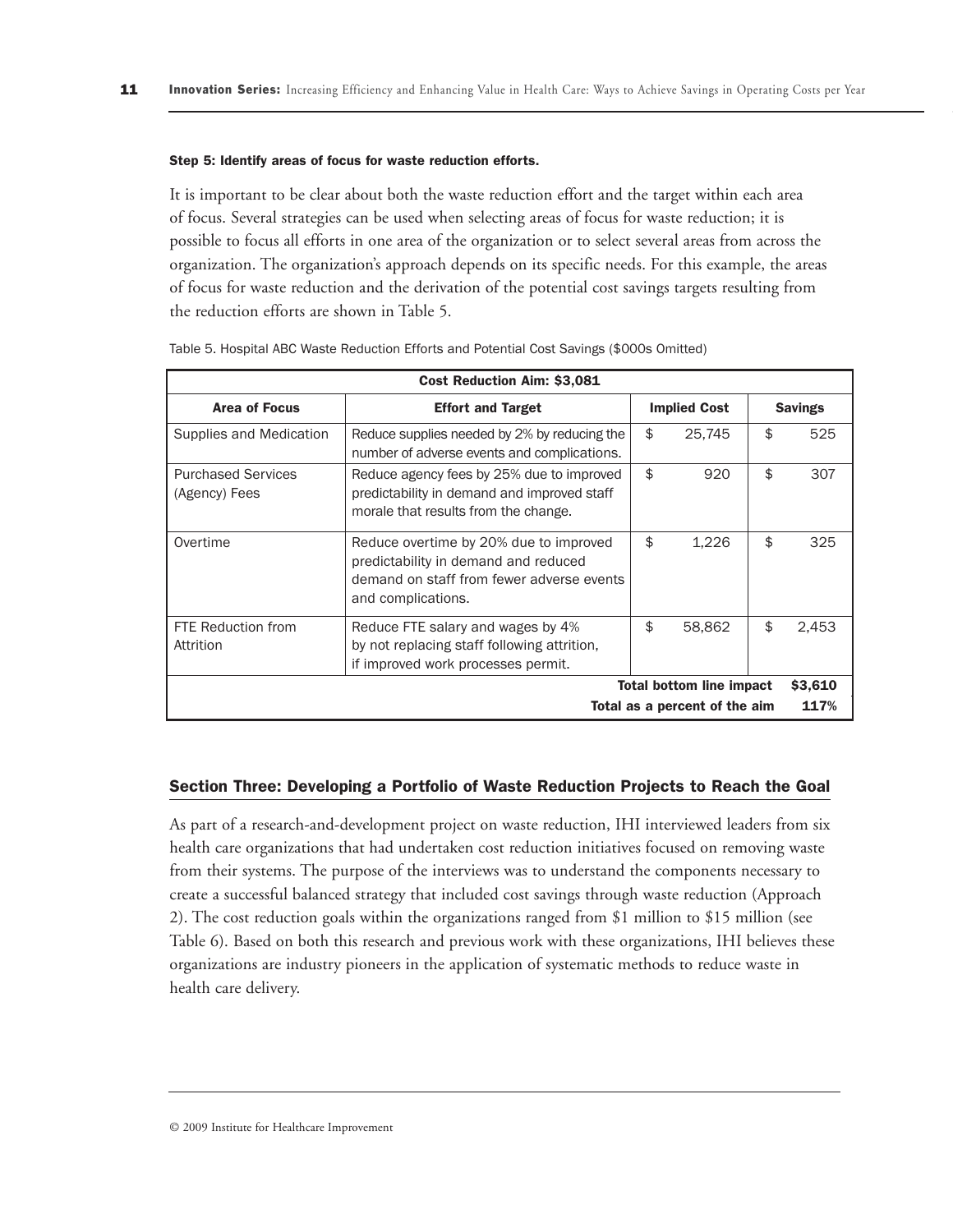| <b>Organization</b>                        | <b>Cost Reduction Goal (per year)</b>   |
|--------------------------------------------|-----------------------------------------|
| An integrated health care network          | \$6 million                             |
| A hospital system                          | \$12 million (0.5% of operating budget) |
| A children's hospital                      | \$15 million (1.5% of operating budget) |
| A 300-bed hospital and health care network | \$1 million (0.6% of operating budget)  |
| A 500-bed academic medical center          | \$15 million                            |
| A 300-bed community teaching hospital      | \$8 million (3% of operating budget)    |

Table 6. Health Care Organizations Interviewed and Their Cost Reduction Goals

By examining the success these six organizations were able to achieve, IHI created an approach to help other health care organizations in their efforts to achieve cost savings through waste reduction. Achieving ambitious system goals such as reducing cost by 1 percent to 3 percent of expenses will require several complementary projects—a waste reduction portfolio. These projects must be coordinated but each can be executed independently, making the overall waste reduction effort easier to manage. One way to organize setting priorities and selecting areas of focus for waste reduction is to use a driver diagram to identify and detail the core strategies (primary drivers) and associated processes (secondary drivers) that are the most likely to lead to the improvement goal.

Figure 2 depicts the driver diagram for achieving cost savings through waste reduction in health care. The primary drivers directly affect the desired outcome—in this case, generating "dark green dollars" by reducing the annual operating budget by 1 percent to 3 percent. Secondary drivers are those items that directly affect the primary driver. Based on a secondary driver, an organization could charter a project to achieve the goal. Well documented savings in budgeted items are referred to as "dark green dollars"; conversely, the savings that cannot be accounted for are referred to as "light green dollars."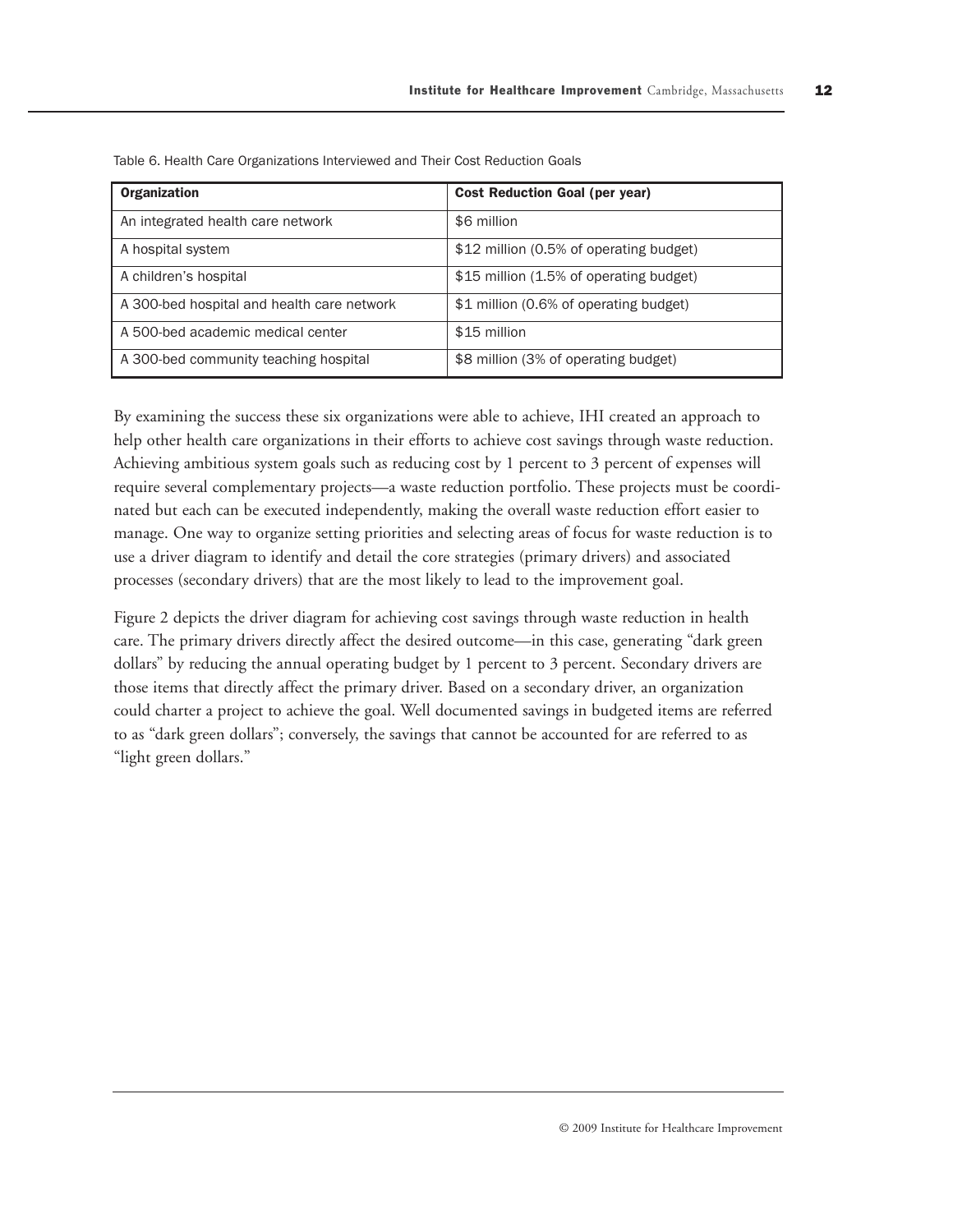

Figure 2. Driver Diagram to Achieve Cost Savings Through Waste Reduction in Health Care

The primary drivers for reducing waste and improving bottom-line performance (by reaching the aim of 1 percent to 3 percent reduction in the operating budget) include the following:

• **Clinical Quality**: Many health care processes are wasteful for both patients and staff. Organizations realize savings by better coordinating care and preventing adverse events and complications.

*Example:* Through a program to reduce rehospitalizations, a large, capitated, non-profit system in Colorado reduced its readmission rate by 3.5 percent, saving \$295,000 in one year.

© 2009 Institute for Healthcare Improvement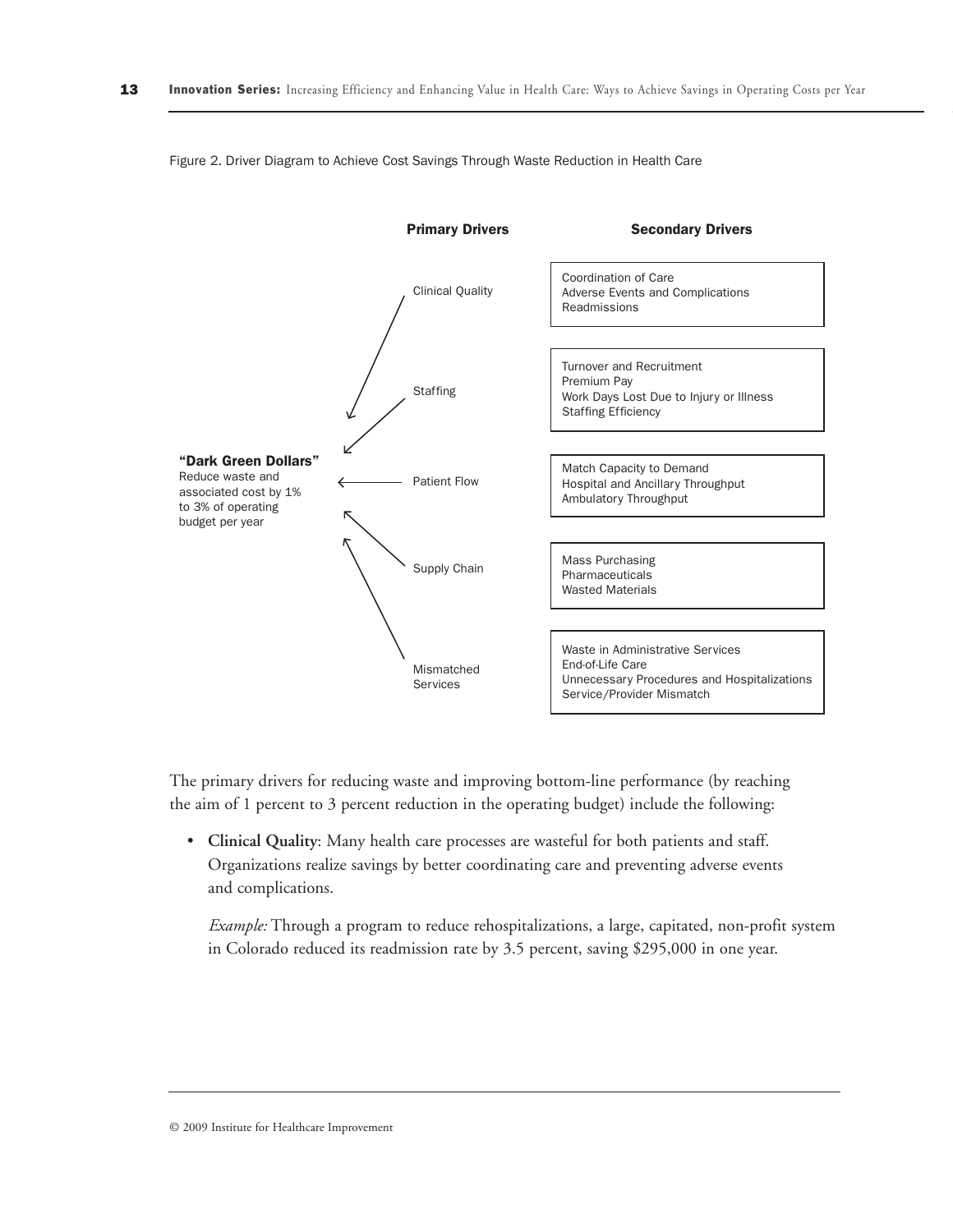• **Staffing**: Redesigning wasteful processes allows staff to perform to their highest capacity, resulting in higher staff satisfaction and productivity, less turnover, and safer care.

*Example:* One hospital determined that costs incurred through recruitment, orientation, precepting, and productivity meant that the turnover cost for each nurse was between \$48,000 and \$74,000.<sup>13</sup>

• **Patient Flow**: By redesigning and smoothing patient flow through inpatient and outpatient services, throughput can be maximized to meet demand.

*Example:* Intermountain Healthcare optimized its ICU and lowered the total cost of open heart surgery by 15 percent, saving \$3,000 per patient and reducing annual system-wide costs by \$5.5 million. After improving its patient flow, Providence Health System reduced its ED diversion rate and generated \$1.04 million in increased net revenue annually.

• **Supply Chain** (both clinical and non-clinical): Better management of purchasing and more efficient utilization of non-clinical supplies, medications, and clinical materials (e.g., standardization of equipment, reduction in unused but discarded supplies) can lead to significant cost savings. Because this is perhaps the most developed area of waste removal in health care, it is sometimes mistakenly overlooked. However, supply chain management will yield savings even in organizations that have previously worked to reduce waste in this area.

*Example:* By eliminating the unnecessary use of a single medical device, St. Joseph Regional Health Center eliminated \$100,000 in one year. A Georgia hospital renegotiated its food contract with an outside vendor and saved more than \$1.0 million.

• **Mismatched Services**: Successful facilities identify services that either occur in the wrong setting (e.g., end-of-life palliative care in the ICU) or that should not occur at all (e.g., unnecessary hospitalizations) and eliminate them. There is ample room to remove waste in administrative services through elimination of redundant tasks, and to improve efficiency through relocation of services.

*Example:* A 500-bed academic medical center found that by aligning its accounts receivable department processes with industry benchmarks, it could save \$10.5 million.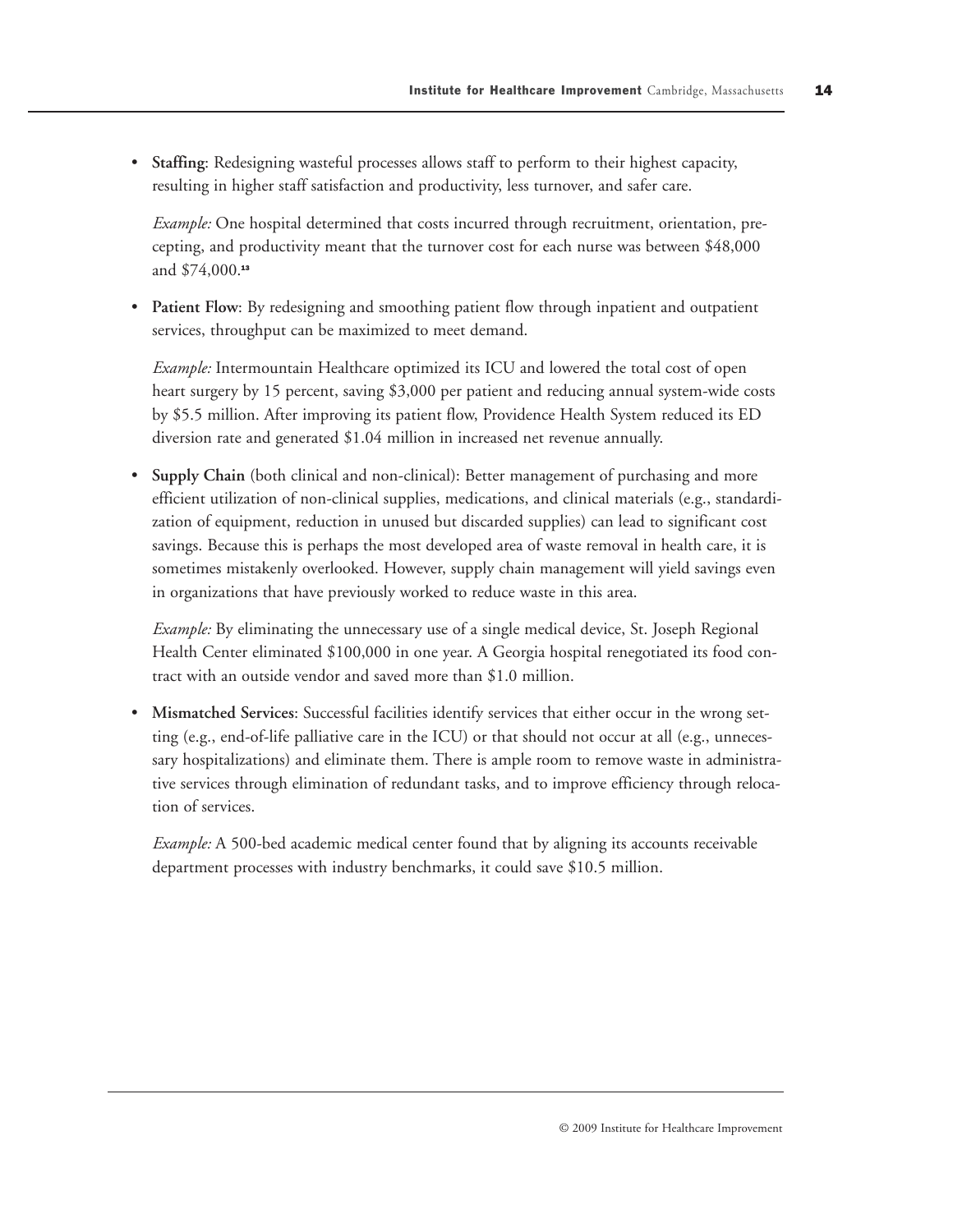As part of IHI's work to develop a framework for achieving cost savings through waste reduction in health care, the driver diagram was tested in a variety of settings. One such setting was a private, not-for-profit community teaching hospital that was in financial peril and needed to make significant changes in one year in order to continue operating. A large part of the hospital's improvement efforts included driving out \$8 million in operating expenses through waste reduction. The driver diagram in Figure 3 demonstrates a subset of the projects this organization undertook to achieve its goal. The areas in which the organization achieved the greatest savings are highlighted in bold with an asterisk.

Figure 3. Driver Diagram to Achieve Cost Savings Through Waste Reduction: Projects Implemented in a One-Year Effort in a Private, Not-for-Profit Community Teaching Hospital



© 2009 Institute for Healthcare Improvement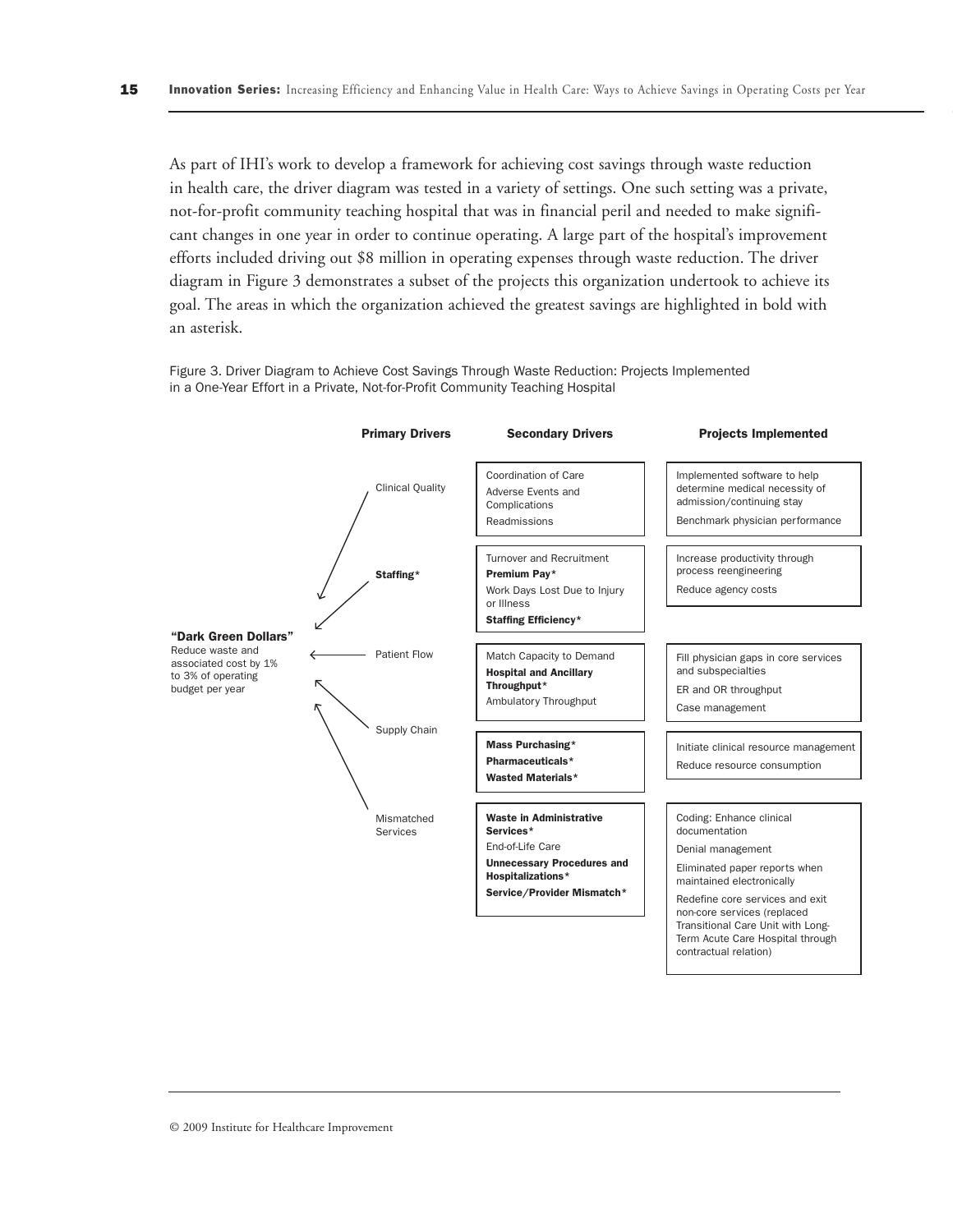IHI continued to test the theory that the driver diagram applies across the continuum of care by working with a large, multi-site health care organization that provides both inpatient and outpatient services across multiple states. This system began a multi-year effort to improve the care they provide, including improving the value of services to patients and driving down costs to enable the redistribution of funds to services that patients required. They developed a list of projects in multiple sites, either currently underway or proposed, that aligned with the driver diagram to drive out waste in their system (see Figure 4).

Figure 4. Driver Diagram for Achieving Cost Savings Through Waste Reduction: Projects in a Multi-Site Health Care Organization Providing Inpatient and Outpatient Services

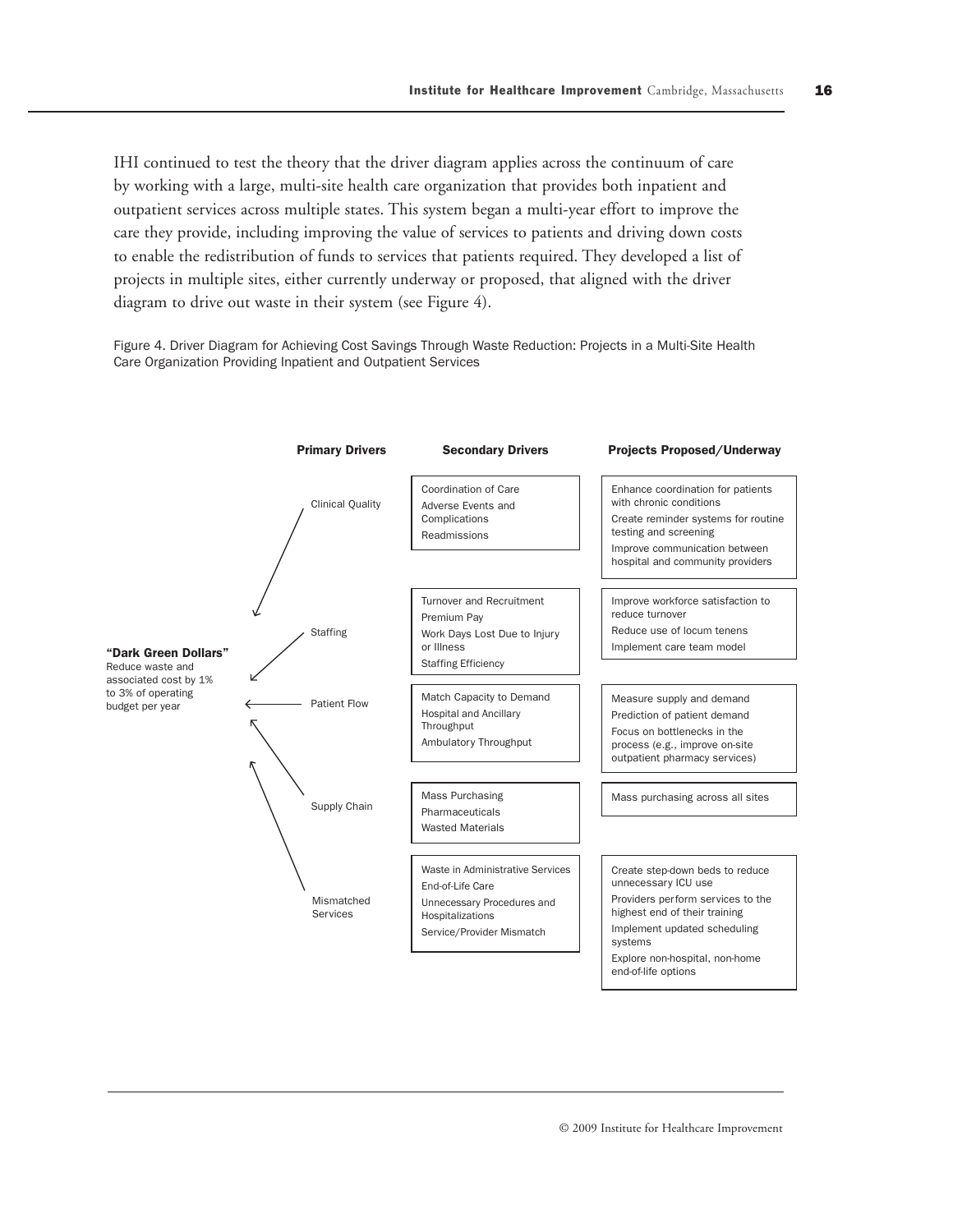Another method for setting priorities and identifying the areas of focus for projects that achieve cost savings through waste reduction is to assess the impact of improvements on cost. To do this, organizations must break down individual line items in the P&L statement into their component parts to identify potential sources of waste. In their article, Nolan and Bisognano outlined two formulas to help organizations assess the impact of improvement efforts on different aspects of the hospital's costs.<sup>12</sup> Because health care is a labor-intensive industry, the first formula focuses on labor costs:

Total wages per admission = (Average wage per hour) x (Worked hours per patient day) x (Patient days per admission)

By breaking down the ratio of total wages per admission into its separate components, hospitals can identify different potential sources of waste:<sup>12</sup>

- Average wage per hour:
	- o Costs associated with recruiting and training new nurses to fill vacant positions
	- o Increased cost associated with contract labor such as nurses from a temporary agency because of vacancies for full-time staff
	- o Premium pay associated with overtime or last-minute scheduling of nurses due to inadequate planning
	- o Overtime pay associated with failure to complete the day's surgery schedule on time
- Worked hours per patient day:
	- o Inappropriate staff time in the ICU because a patient is unable to be discharged to a lower-acuity unit due to problems with the discharge of patients from these units
	- o Hours in excess of budget hours because of the uneven workload between days of the week due to scheduling of surgery cases without regard to the impact on downstream resources
	- o Hours in excess of budget because of failure to predict demand a day or two ahead and match staffing appropriately
- Patient days per admission:
	- o Excess patient days resulting from delays in discharge because of poor coordination of the processes associated with discharge
	- o Excess patient days resulting from a lack of setting and executing daily goals for the patient and the care team to accelerate the recovery of patients
	- o Excess patient days associated with an adverse event or complication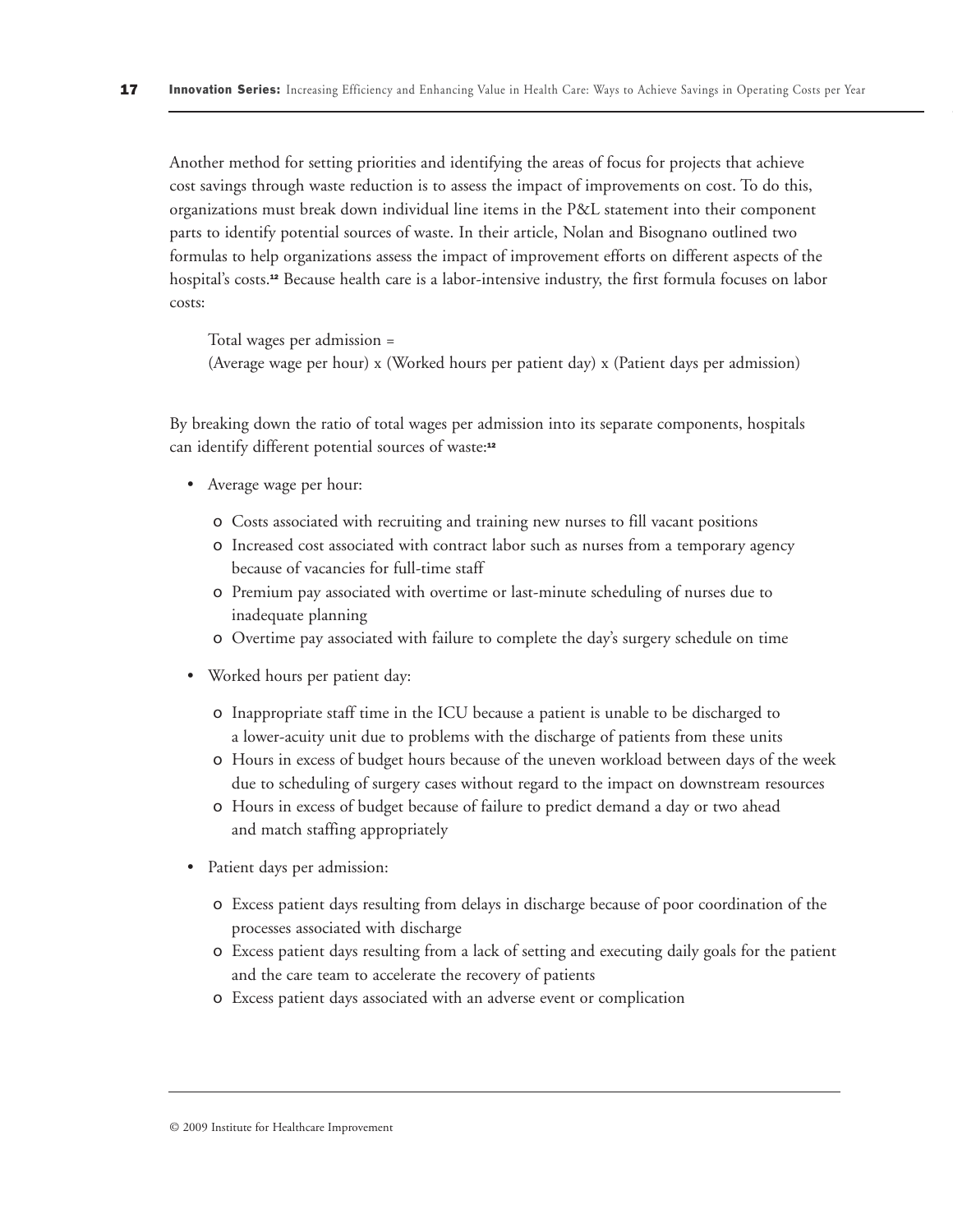In addition to labor costs, medication costs are a substantial expense during a patient's hospital stay. Nolan and Bisognano created the following equation to break down the different components of total medication costs per admission to highlight potential waste:

Total medication costs per admission = (Average cost per dose) x (Number of doses per admission)

The following potential sources of waste are identified by breaking down the total medication costs per admission into its separate components:<sup>12</sup>

- Average cost per dose:
	- o Excess cost of brand medications when generics are available
	- o Excess cost associated with failure to make a timely switch from expensive administration routes to less expensive ones (for example, switching from IV to oral administration of antibiotics for patients with pneumonia)
	- o Excess cost associated with overuse of expensive medications when less expensive ones are available
- Number of doses per admission:
	- o Excess cost associated with failure to stop medications appropriately (for example, continuing prophylactic use of antibiotics for longer than 24 hours after surgery)
	- o The cost associated with treating adverse events (for example, the use of medications to reverse oversedation)

Financial staff are very familiar with equations that break down the components of a P&L statement. The operations team and improvement teams can work with financial staff to establish priorities for waste reduction projects that will achieve cost savings, while also maintaining or improving quality.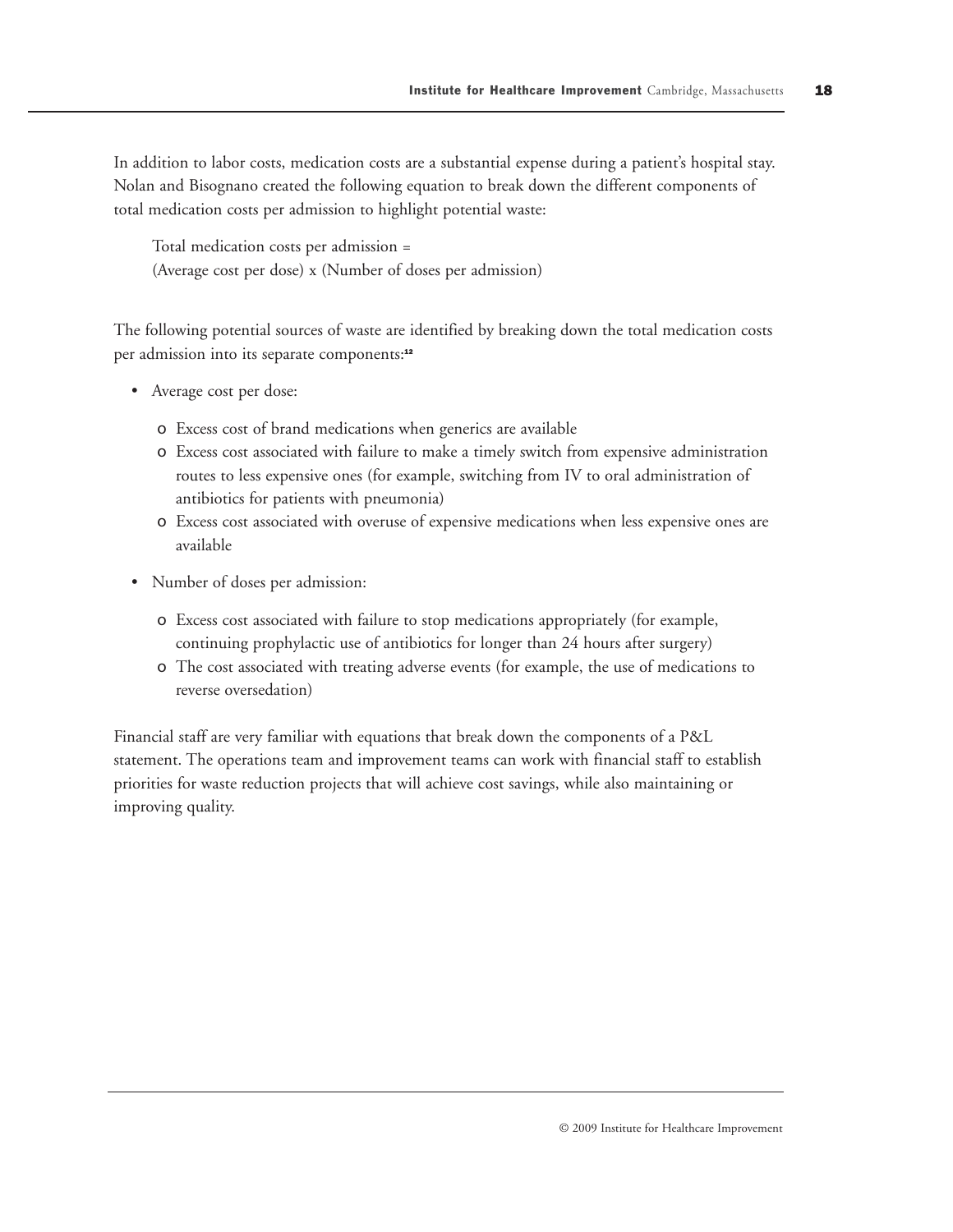#### Section Four: Tools for Tracking "Dark Green Dollars"

After establishing a waste reduction portfolio, the execution of the projects begins. To aid in managing and overseeing the portfolio, the leaders of the overall initiative will need methods for tracking savings from the projects. Tracking savings in a hospital can be a difficult task because of the way money flows through the organization. Savings can be "lost" within the cost accounting system, as when waste reduction efforts in one department actually lead to savings in another (e.g., practices to improve nurse retention result in reduced overtime and agency costs on the ward, and also reduce the human resources department's costs to hire and train replacement staff). There are also many examples of projects that claim to save money, but these savings cannot be documented in the organization's bottom line.

Efforts to decrease cost by reducing waste tend to result in claims that the improvement team generated savings, but these may not be reflected in the budget or P&L statement. "Light green" savings can cause great frustration for both the finance department and the improvement team; finance becomes skeptical of claims made by improvement teams, while clinicians feel that their efforts go unrecognized and unrewarded. In one organization's example of such "light green" savings, improvement in pneumonia care processes resulted in a switch from IV to oral antibiotics in 370 patients, for supply-cost "savings" of \$319,000. However, it was difficult to identify these savings because the year-on-year increase in drug costs meant that the savings were lost in annual cost increases. Without this improvement, total drug spending might indeed have been \$319,000 higher than it actually was in the subsequent year. To move from "light green dollars" to "dark green dollars," the dollar amount saved from improvement needs to be identified and isolated within the budget. This allows decision makers to reallocate funds or to remove this cost from the budget. Distinguishing between "light green dollars" and "dark green dollars"—and understanding the process by which the former are converted to the latter—are crucial in an organization that wants to enhance value. Doing so requires the following: a) a clear method for making that conversion and for tracking costs across the organization; b) a clear sense of potential savings before the project begins; and c) an expectation of how savings will ultimately be applied.

IHI provides two alternatives for tracking the cost savings associated with waste reduction efforts, both of which use adjusted versions of standard financial figures to demonstrate if "dark green dollars" have been achieved.

## Method 1: Using a Standard Tool Throughout the Organization to Track Savings Associated with Waste Reduction Efforts and to Adjust for Annual Changes

The previous section presented two formulas to help assess the impact of improvements on cost and identify potential sources of waste related to staffing and medication budget items. The staffing line item was broken down into three components:

© 2009 Institute for Healthcare Improvement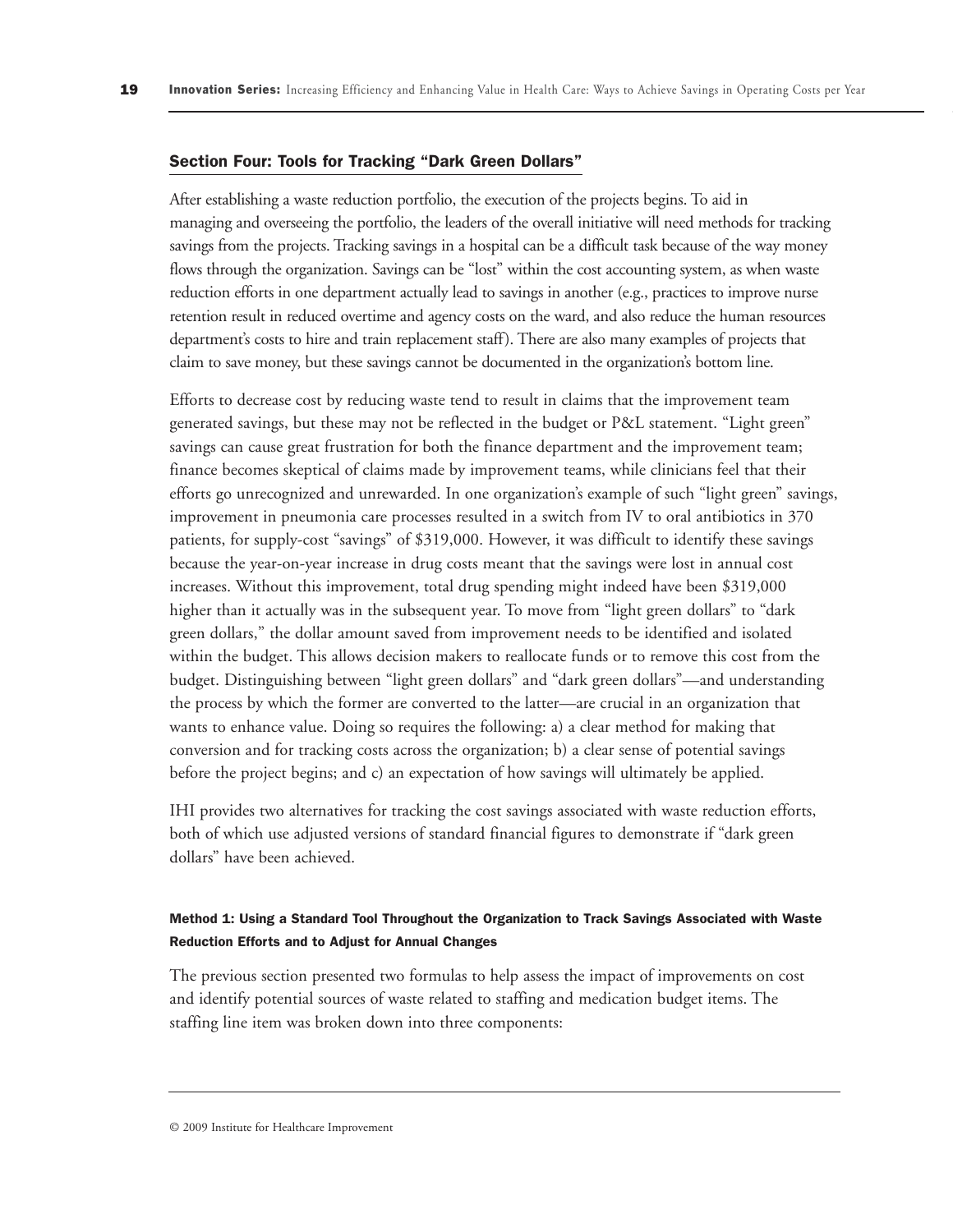- Average wage per hour
- Worked hours per patient day
- Patient days per admission

Data on staffing costs and these three related components are readily available in any hospital and can be used to track savings. The appropriate budget item then becomes the key measure of success for a waste reduction project. To increase the precision of the estimate of savings, it may be necessary to adjust the measures for changes outside the scope of the project. For example, a team might have had a favorable impact on average wage per hour by instituting improvements that enable all staff to work to the "top of their license." During the same time period, a yearly cost-of-living wage increase may have occurred. It is reasonable to track the savings by adjusting for the wage increase, which was not in the control of the project team.

This approach was formalized by Sigma Aldrich, a life science and high technology company, to support their cost-reduction efforts. Sigma Aldrich saves approximately 2 percent of operating expense each year through process redesign and has developed a simple Excel worksheet that can be used in any division, in any plant, and in any country to track savings. The Quality Improvement Savings Tracker Worksheet enables the organization to compare expenses in the area of interest to expenses incurred the year prior and adjust for wage increases and productivity/volume changes. The organization can then use the worksheet to track any investments made with the savings accrued. There are nine steps to complete in the worksheet (see Figure 5):

- 1. Complete the "Department, Location, Currency, and Prepared By" information in upper right corner.
- 2. Select the reporting month from the drop-down menu.
- 3. Select the appropriate account(s) from the drop-down menu where savings has occurred.
- 4. From your department/location expense reports, record the year-to-date (YTD) expense from this year and last year for the appropriate month.
- 5. For savings in Payroll costs, input the estimated annual wage increase for the current year.
- 6. Input your productivity measure amounts for this year and last year. Remember to use the YTD amounts for the month selected in step #2.
- 7. Complete the details of savings for each significant process improvement project.
- 8. Complete the details of reinvestments from savings achieved in the project.
- 9. Briefly describe the unit of measure for the productivity measure used in step #6.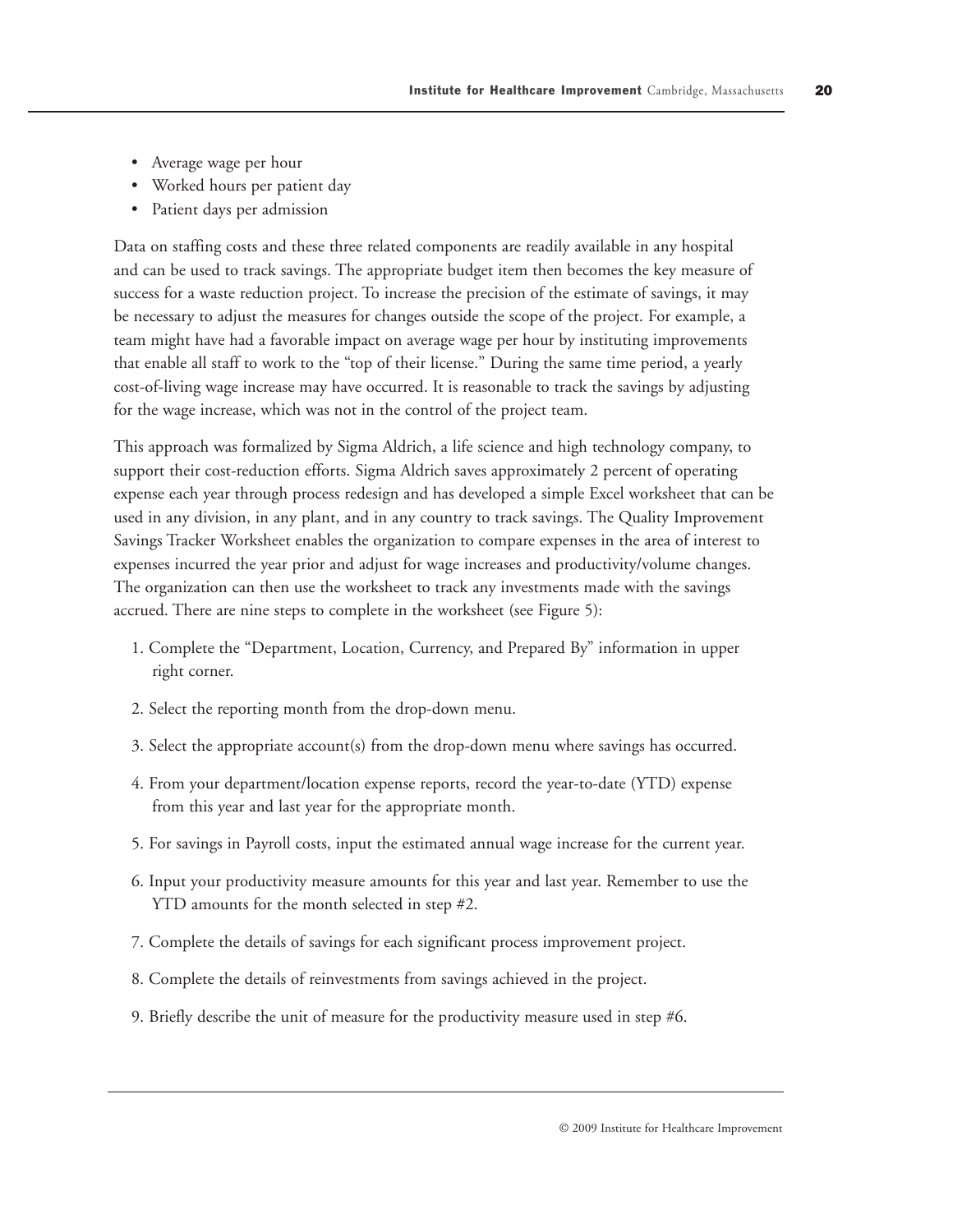By using this worksheet tool across all projects, savings can be calculated regardless of the area of improvement. Furthermore, by requiring that the details of the savings are written out in terms of process improvement, this tool reinforces that the goal is not traditional cost cutting but rather waste removal through redesign. Finally, a key to identifying "dark green dollars" is to make a concerted decision as to how the funds will be reinvested; this tool creates a public space for that decision. IHI adapted Sigma Aldrich's Quality Improvement Savings Tracker Worksheet to fit the appropriate components for tracking health care delivery costs (see Figure 5).<sup>14</sup>

One health care organization that has worked with IHI for several years to improve patient flow through their system has achieved "dark green dollar" savings. The hospital tracked its progress using several measures; one key measure for tracking flow is adjusted bed turns (i.e., the number of times functional beds turn over during a specified time period, adjusted by case mix index). As a result of their improvement efforts, the hospital achieved a 15.2 percent increase in their yearly adjusted bed turns from fiscal year (FY) 2002 to FY 2005. Table 7 highlights the hospital's improvement for one fiscal year.

|           | <b>Adjusted</b><br><b>Bed Turns</b> | <b>Actual</b><br><b>Bed Turns</b> | <b>Number</b><br>of Beds | <b>Total Paid</b><br><b>Hours</b> | <b>Paid Hours</b><br>per Actual<br><b>Bed Turn</b> | Cost per<br><b>Actual</b><br><b>Bed Turn</b> |
|-----------|-------------------------------------|-----------------------------------|--------------------------|-----------------------------------|----------------------------------------------------|----------------------------------------------|
| I FY 2004 | 89                                  | 60.7                              | 213                      | \$738,000                         | 57.1                                               | \$1,425                                      |
| l FY 2005 | 96.7                                | 65.2                              | 215                      | \$741,835                         | 52.9                                               | \$1,313                                      |

Table 7. Improvements in Patient Flow: Cost per Bed Turn (FY 2004 - FY 2005)

The "dark green dollars" derived from the hospital's work to improve flow resulted from the increase in staff productivity that was possible by removing waste in the hospital. Using the Quality Improvement Savings Tracker Worksheet, it is possible to establish the "dark green dollars" generated (see Figure 5). From FY 2004 to FY 2005, the hospital increased salary and wages by \$95,875; this wage increase needs to be considered when calculating "dark green dollars." By improving flow through the hospital, patient volume increased from 12,929 in FY 2004 to 14,018 in FY 2005, resulting in an approximate 8 percent increase in volume. This 8 percent increase in volume translates into \$1,554,030 and is calculated as:

[FY 2004 Salary and Wages – (1 + (1-Volume Factor)) x FY 2004 Salary and Wages]

By subtracting the increase in Salary and Wages (\$95,875) from the 2005 savings generated by the volume increase (\$1,554,030), the hospital generated \$1,458,155 in "dark green dollars."

<sup>© 2009</sup> Institute for Healthcare Improvement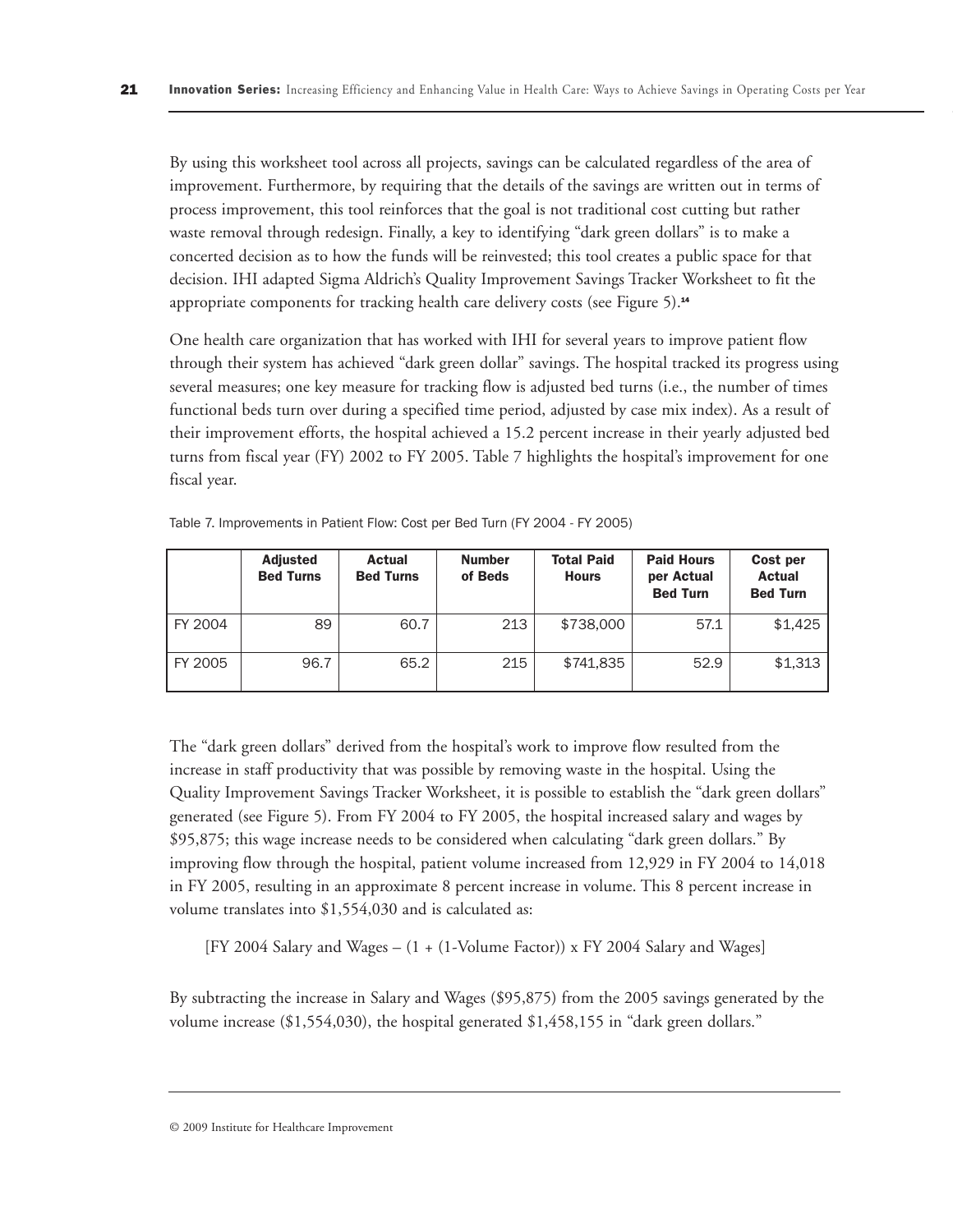Figure 5. Example Using the Quality Improvement Savings Tracker Worksheet to Calculate Cost Savings Resulting from a Hospital Project to Improve Patient Flow

(Worksheet adapted from Sigma Aldrich)

|                                                          |                                   |                      |                             |                 |                                                                                  |                               | Step 1           | Department                                           |                   |                                       |                  |                 |                                       |
|----------------------------------------------------------|-----------------------------------|----------------------|-----------------------------|-----------------|----------------------------------------------------------------------------------|-------------------------------|------------------|------------------------------------------------------|-------------------|---------------------------------------|------------------|-----------------|---------------------------------------|
|                                                          |                                   |                      |                             |                 |                                                                                  |                               |                  | Location                                             |                   |                                       |                  |                 |                                       |
|                                                          |                                   |                      |                             |                 |                                                                                  |                               |                  | Currency                                             |                   | U.S. Dollar                           | $\checkmark$     |                 |                                       |
|                                                          |                                   |                      |                             |                 |                                                                                  |                               |                  | Prepared by                                          |                   |                                       |                  |                 |                                       |
|                                                          |                                   |                      |                             |                 |                                                                                  |                               |                  |                                                      |                   |                                       |                  |                 |                                       |
|                                                          |                                   |                      |                             |                 |                                                                                  |                               |                  |                                                      |                   |                                       |                  |                 |                                       |
| Step 2. Select Reporting Month<br>1/31/2006              |                                   | $\vee$               | Step 4                      |                 |                                                                                  | Step 5                        |                  |                                                      |                   | Step 6                                |                  |                 |                                       |
|                                                          |                                   | FY 2004              | FY 2005                     |                 |                                                                                  | Adj. for Annual Wage Increase |                  |                                                      |                   | Productivity/Volume Measure Adj.      |                  |                 |                                       |
| Step 3. Select Account Where<br>Savings Occurred         | Account<br>Code                   | <b>YTD</b><br>Actual | <b>YTD</b><br>Actual        | 2005<br>Savings | Wage<br>Incr %                                                                   | Wage<br>Adj. to<br>Savings    | 2005<br>Adjusted | 2005<br>Savings                                      | FY 2004<br>Volume | FY 2005<br>Volume                     | Volume<br>Factor | 2005<br>Savings | Run Rate +<br>Productivity<br>Savings |
| Not Applicable<br>$\checkmark$                           | N/A                               | 18450000             | 18545873                    | $-95875$        |                                                                                  | $\mathbf{0}$                  | 1854875          | $-95875$                                             | 12929             | 14018                                 | 1.08             | 1554030         | 1458155                               |
| $\checkmark$<br>Not Applicable                           | N/A                               | $\mathbf{0}$         | $\mathbf{0}$                | $\mathbf{0}$    | $\mathbf{0}$                                                                     | $\mathbf{0}$                  | $\mathbf{0}$     | $\mathbf{0}$                                         | $\bf{0}$          | $\theta$                              |                  | $\theta$        | $\Omega$<br>$\theta$                  |
| $\checkmark$<br>Not Applicable                           | N/A                               | $\theta$             | $\theta$                    | $\mathbf{0}$    | $\theta$                                                                         | $\Omega$                      | $\theta$         | $\Omega$                                             | $\mathbf{0}$      | $\Omega$                              |                  | $\Omega$        | $\Omega$<br>$\theta$                  |
|                                                          |                                   |                      | <b>Total Actual Savings</b> | \$(95, 875)     | <b>Total Run-Rate Savings</b><br><b>Total Productivity Savings</b><br>S(95, 875) |                               |                  |                                                      |                   | \$1,554,030                           | \$1,458,155      |                 |                                       |
|                                                          |                                   |                      |                             |                 |                                                                                  |                               |                  |                                                      |                   |                                       |                  |                 |                                       |
|                                                          |                                   |                      |                             |                 |                                                                                  |                               |                  |                                                      |                   |                                       |                  |                 |                                       |
| Step 7. Process Improvement Savings Detail               |                                   |                      | <b>YTD</b><br>Savings       |                 | <b>YTD</b><br>Step 8. Savings Reinvested or Lost<br>Reinvestmemt                 |                               |                  |                                                      |                   |                                       |                  |                 |                                       |
| List/Describe Major Improvements or Changes              |                                   |                      | Contribution                |                 | List/Describe Reinvestments or Lost Savings<br>Amount                            |                               |                  |                                                      |                   |                                       |                  |                 |                                       |
| 1 IHI Flow Concepts                                      |                                   |                      | \$1,458,155                 |                 | $\mathbf{1}$                                                                     |                               |                  |                                                      |                   |                                       |                  |                 |                                       |
| $\overline{c}$                                           |                                   |                      |                             |                 | $\overline{2}$                                                                   |                               |                  |                                                      |                   |                                       |                  |                 |                                       |
| 3                                                        |                                   |                      |                             |                 | 3                                                                                |                               |                  |                                                      |                   |                                       |                  |                 | <b>YTD</b><br>Savings                 |
| 4                                                        |                                   |                      |                             |                 | 4                                                                                |                               |                  |                                                      |                   |                                       |                  |                 | Less<br>Reinvestment                  |
| 5                                                        |                                   |                      |                             |                 | 5                                                                                |                               |                  |                                                      |                   |                                       |                  |                 |                                       |
|                                                          | <b>Total Estimate YTD Savings</b> |                      | \$1,458,155                 |                 |                                                                                  |                               |                  | <b>Total Estimate YTD Lost or Reinvested Savings</b> |                   |                                       | $\mathbf s$      |                 | \$1,458,155                           |
|                                                          |                                   |                      |                             |                 |                                                                                  |                               |                  |                                                      |                   | Difference from amount reported above |                  |                 | S(0)                                  |
|                                                          |                                   |                      |                             |                 |                                                                                  |                               |                  |                                                      |                   |                                       |                  |                 |                                       |
| Step 9. Describe the Productivity Measure Used in Step 6 |                                   |                      |                             |                 |                                                                                  |                               |                  |                                                      |                   |                                       |                  |                 |                                       |
|                                                          |                                   |                      |                             |                 |                                                                                  |                               |                  |                                                      |                   |                                       |                  |                 |                                       |

## Method 2: Using a Matched Case Study to Identify "Dark Green Dollars"

Identifying savings resulting from a waste reduction project focused on the clinical quality driver, such as those presented in Figure 2, can be difficult. The following is another example of how to calculate such cost savings.

One organization began a quality improvement project to reduce surgical site infections (SSIs). After a successful project resulted in a decrease in SSIs, the organization wanted to calculate cost savings from the initiative. They identified 16 patients who had an SSI and whose increased hospital costs could be tied to the SSI. To the best of their ability, the hospital then matched 16 patients who did not have an SSI—based on surgery, age, diagnoses, and other conditions. They then reviewed and compared costs for both groups.

The aggregate number of hospital days for patients with an SSI was 240 days; 74 of these days occurred before the SSI, and 166 days occurred after the SSI. The aggregate number of hospital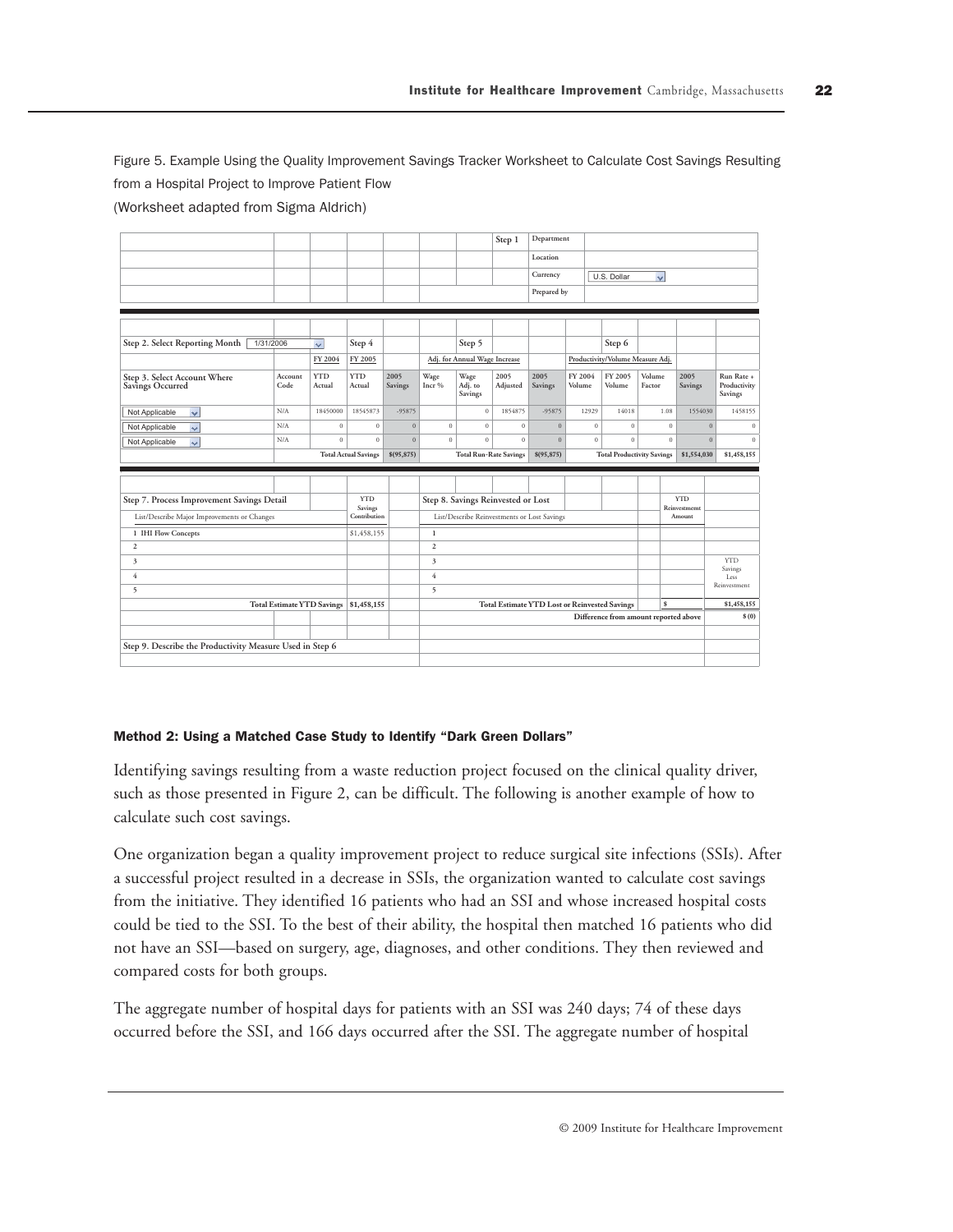days for the matched patients who did not have an SSI was 70 days. Therefore, the difference between the aggregate number of days for patients with an SSI and the aggregate number of days for patients without an SSI was 170 days. The aggregate cost for the patients with an SSI was \$843,299, of which \$376,863 was incurred prior to the SSI and \$466,436 was incurred after the SSI. The aggregate cost for the patients without an SSI in the matched group was \$406,692, resulting in a \$436,607 difference between the two groups. The difference between the two groups with respect to the average adjusted length of stay per patient was 10.6 days.

Using this comparative information, the hospital was able to calculate an average incremental cost per SSI of \$27,288 (see Table 8). They then determined the top five cost categories that made up this incremental cost per SSI to help identify additional areas of focus for future planning:

- Room and board (including nursing)
- Pharmacy
- Surgical (revisits to the operating room)
- Radiology
- Other ancillary

|                                                |                                    |           |                                    | <b>Average per Case</b> |
|------------------------------------------------|------------------------------------|-----------|------------------------------------|-------------------------|
|                                                | <b>Length of Stay</b><br>(in days) | Cost      | <b>Length of Stay</b><br>(in days) | Cost                    |
| SSI Patients (n=16)                            |                                    |           |                                    |                         |
| Pre-SSI                                        | 74                                 | \$376,863 | 4.6                                | \$23,554                |
| Post-SSI                                       | 166                                | \$466,436 | 10.4                               | \$29,152                |
| <b>Total: SSI Patients</b>                     | 240                                | \$843,299 | 15.0                               | \$52,706                |
| Total: Non-SSI<br>(Match) Patients<br>$(n=16)$ | 70                                 | \$406,692 | 4.4                                | \$25,418                |
| <b>Total Difference</b>                        | 170                                | \$436,607 | 10.6                               | \$27,288                |
| % Difference                                   | 243%                               | 107%      | 243%                               | 107%                    |

Table 8. Comparison of Length of Stay and Costs: Patients with an SSI vs. Patients without an SSI

From FY 2005 to FY 2006, this organization had 33 fewer Class I and Class II SSI cases. Therefore, the annual cost savings from reducing SSIs was \$900,504 (33 cases x \$27,288 cost per case). These savings could be further broken down using the Bisognano and Nolan formulas described above. Both patient days per admission and the number of doses per admission are positively affected by reduced SSIs. Patient flow through the hospital is also positively affected, as patients without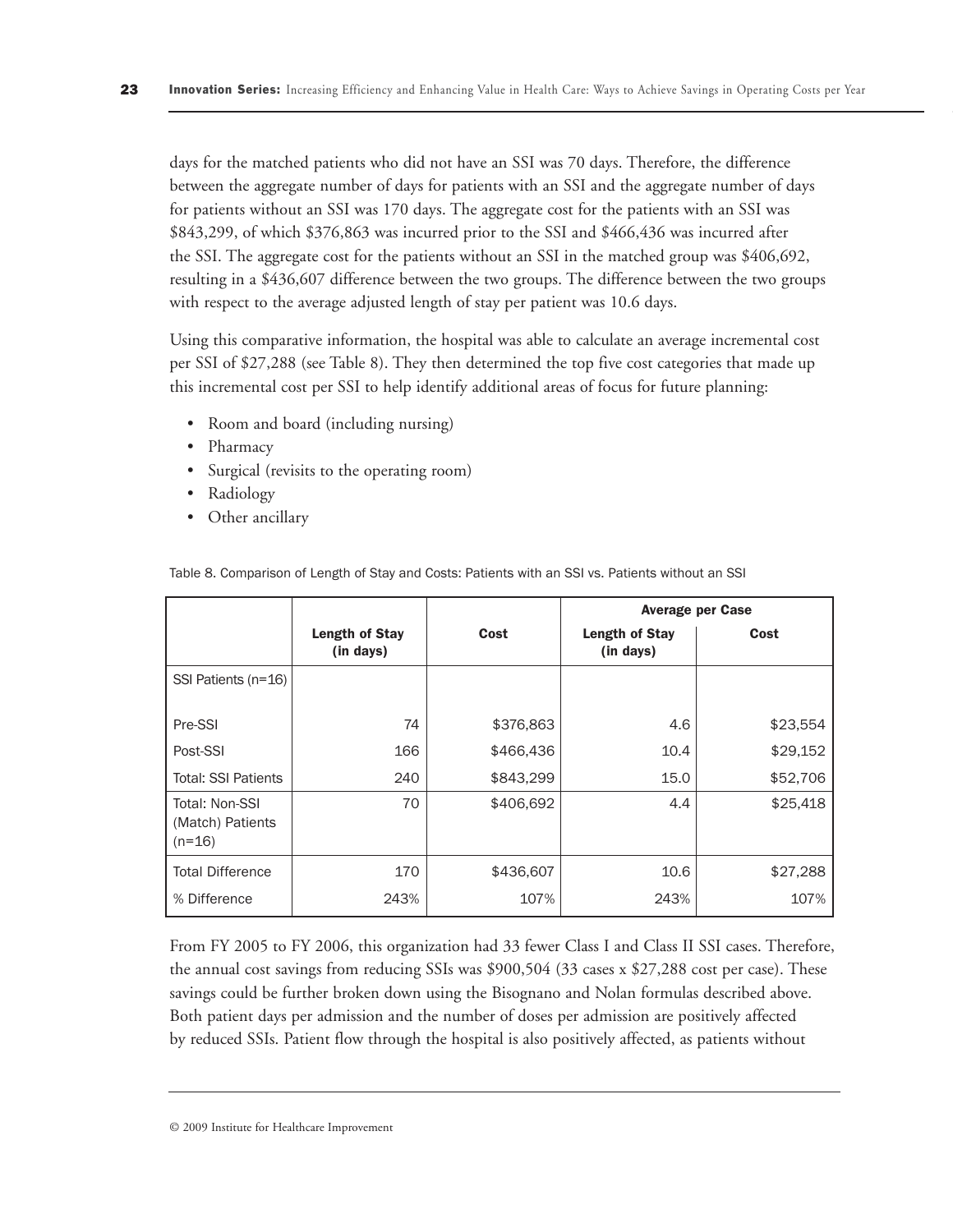infections do not require longer stays and bed access therefore increases.

## Section Five: Integrating Waste Reduction into Organizational Strategy

Achieving a 1 percent to 3 percent reduction in operating budget per year is an ambitious goal that requires a significant shift in the management of an organization. From the health care organizations that IHI studied, it was clear that the creation of a waste reduction portfolio needs to be integrated with the organization's overall strategy to be successful. The components that follow are essential.

#### Use a system of measures.

Continually measure all aspects of the business and manage them accordingly.

- Use monthly reporting on case mix trends and their financial impact.
- Use a comprehensive strategic dashboard to monitor organizational improvement over time and compare to national benchmarks. The IHI Whole System Measures and Toyota Specifications provide a framework for creating such a dashboard.<sup>15</sup>
- Determine an appropriate organizational goal for cost savings and track progress towards it.

#### Adopt and reinforce a sense of urgency and accountability.

- Use the board's strategic planning efforts to prioritize improvement initiatives, assign specific responsibilities, and implement them on an expedited basis. This concept is further outlined in IHI's white paper, *Execution of Strategic Improvement Initiatives to Produce System-Level Results.*<sup>16</sup>
- Shift the focus of accountability from "staying within budget" to "managing to the benchmarks." All too frequently, the goal is to stay within the yearly budget. The problem with this approach is that it does not encourage reduction in cost or additional savings, it can stifle creative thinking, and it often does not take into account financial changes that happen over the course of the year. By "managing to the benchmarks," managers and staff will focus on continuously improving their systems to be as efficient as possible and perhaps surpass the financial goal for the year.
- Provide tight feedback loops and sound data in order to make mid-course adjustments and avoid impression-based decision making.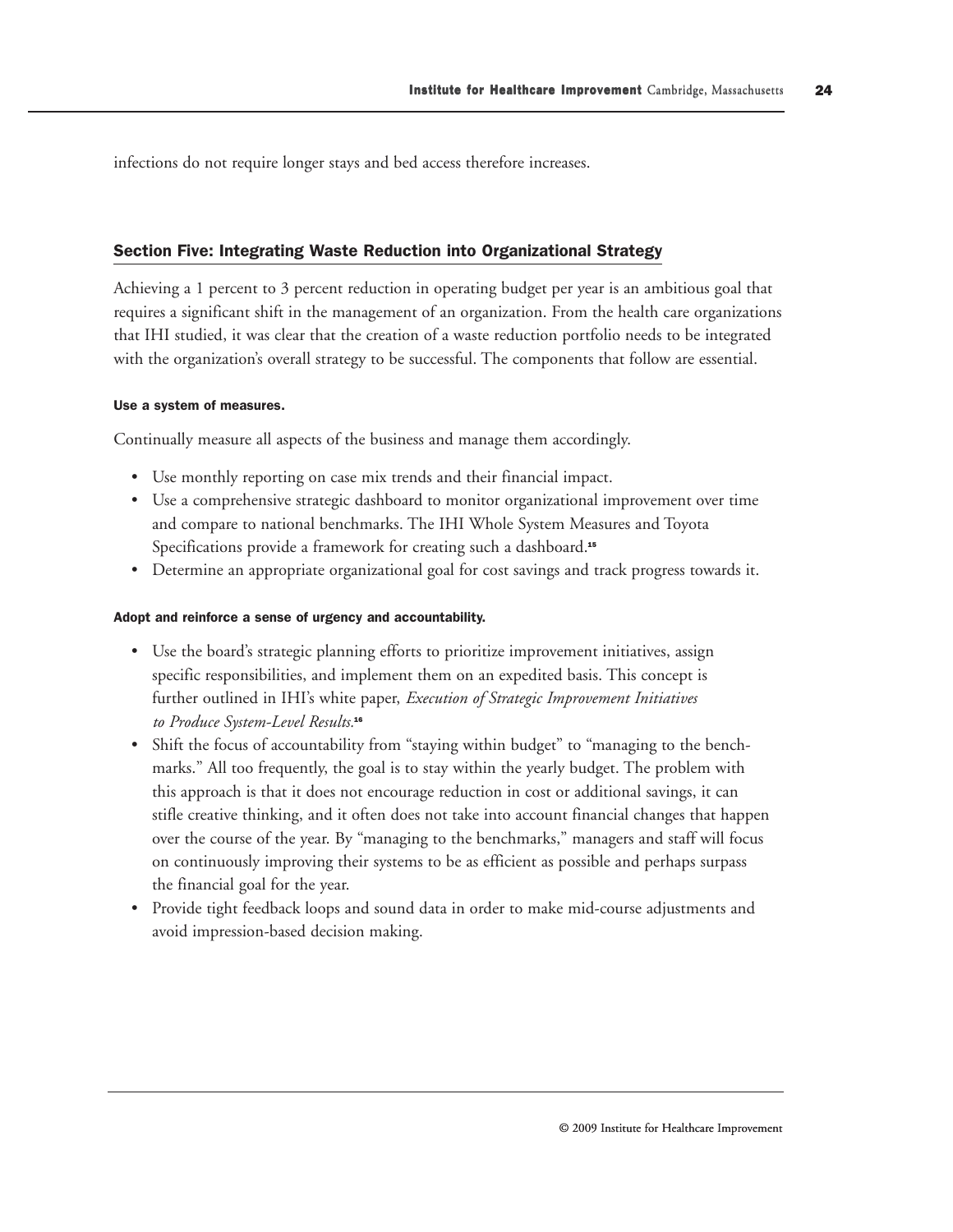#### Use the Model for Improvement to reset the rhythm of testing.<sup>17</sup>

- Use the Model for Improvement to establish clear aims, frequently test new ideas to enhance value, and measure progress in clear and transparent ways.
- Set a tempo for progress by increasing the frequency of testing (e.g., tests that previously occurred monthly should occur weekly, those that happened weekly should be daily, and those that happened daily should now be hourly), and increase confidence in the organization's ability to make changes.

#### Gather support from all constituents.

When asking clinical staff to engage in waste reduction initiatives, it is important to "give more than you ask for." Clinical staff are excited by improving clinical quality and typically much less excited about (or even suspicious of) efforts focused on cost reduction. However, a majority of improvement projects will still be focused on clinical quality improvement rather than on waste reduction that may or may not have a clinical focus; it is important to support improvement projects that may not result in cost reduction, to both improve care and to build will among staff for waste reduction efforts that use Approach 2. For example, one organization IHI studied aims to achieve \$5 million to \$6 million in cost savings each year. Most of this cost savings is achieved through only 20 percent of their improvement projects; the other 80 percent of projects are improvement efforts that management or clinical staff feel are essential purely for a clinical quality imperative. By working on the 80 percent, the organization is able to build will among staff to contribute to the 20 percent of projects that are specifically focused on decreasing costs.

#### Be explicit from the start about how the savings will be used.

If the organization is in a state of financial difficulty, all savings may be used for improving the bottom line. Some organizations choose to allocate some of the savings for other purposes such as staff bonuses, facility improvements, or enhancing access for underserved patients. Whatever the decision, the organization should clearly communicate how cost savings resulting from any improvement efforts will be used.

## Conclusion

The most successful health care organizations must not only deliver high-quality care, but also do so with minimum waste. Competitive forces and a difficult economy are resulting in a reduction of revenues in health care, as is typical in other industries. Cost controls are increasingly part of the quality conversation in health care, and the systematic identification and elimination of waste while maintaining or improving quality is imperative for future success. Sustainable, high-quality care is only possible through simultaneous attention to enhancing the entire experience of care for patients and managing the costs of delivering that care.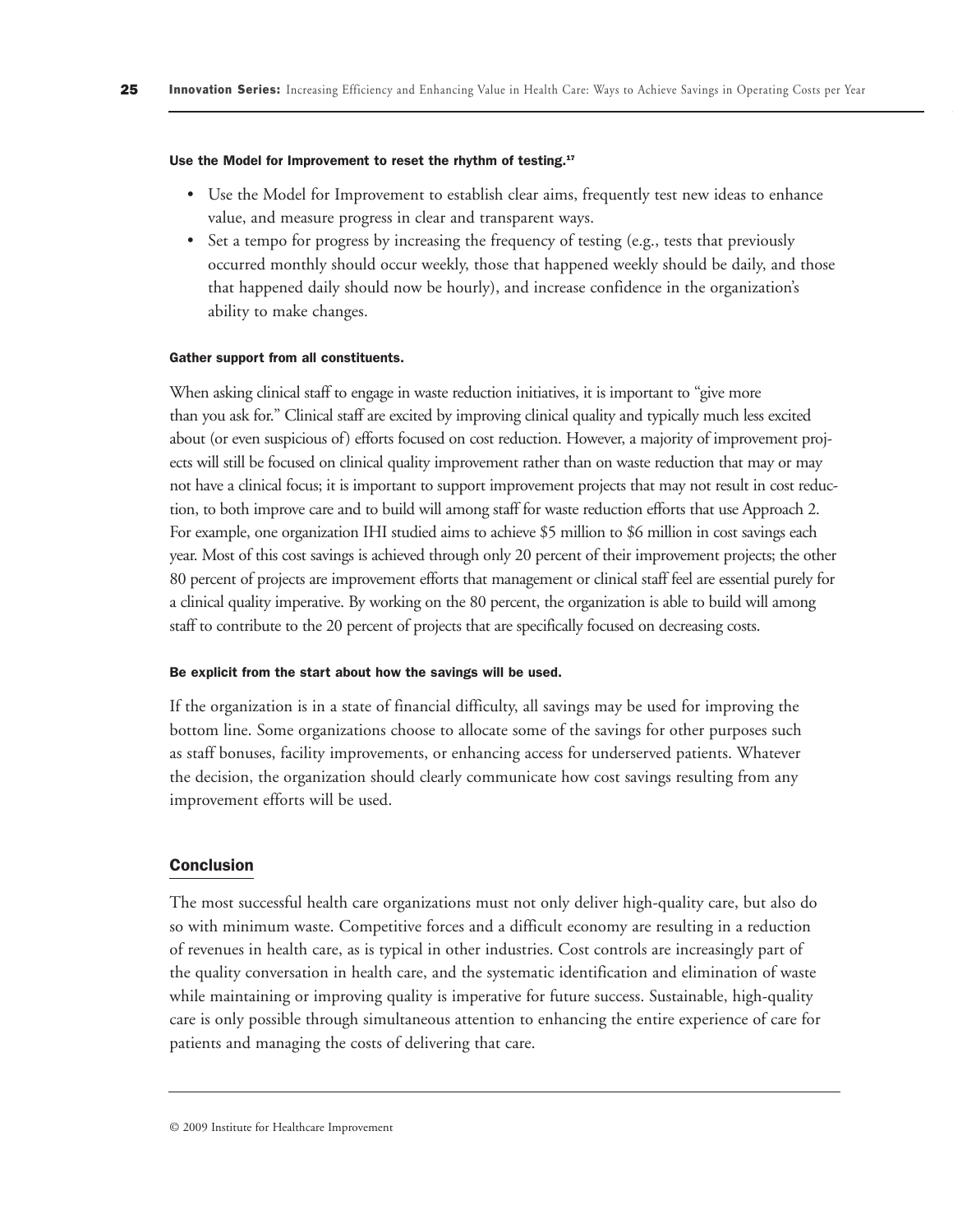## **References**

<sup>1</sup> Korkki P. Health costs: More burden on the worker. *New York Times.* September 13, 2008. Available at: http://www.nytimes.com/2008/09/14/business/14count.html.

<sup>2</sup> Johnson L. Budget crunch could reduce TennCare rolls. *Associated Press*. November 25, 2008.

<sup>3</sup> *Report on the Economic Crisis: Initial Impact on Hospitals*. Chicago: American Hospital [Association; November 2008. Available at: http://www.aha.org/aha/content/2008/pdf/081119econcri](http://www.aha.org/aha/content/2008/pdf/081119econcrisisreport.pdf)sisreport.pdf.

<sup>4</sup> Fisher ES, Wennberg DE, Stukel TA, Gottlieb DJ, Lucas FL, Pinder EL. The implications of regional variations in Medicare spending, Part 1: The content, quality, and accessibility of care. *Annals of Internal Medicine*. 2003 Feb 18;138(4):273-287.

<sup>5</sup> Fisher ES, Wennberg DE, Stukel TA, Gottlieb DJ, Lucas FL, Pinder EL. The implications of regional variations in Medicare spending, Part 2: Health outcomes and satisfaction with care. *Annals of Internal Medicine*. 2003 Feb 18;138(4):288-298.

<sup>6</sup> National Priorities Partnership. *National Priorities and Goals: Aligning Our Efforts to Transform America's Healthcare*. Washington, DC: National Quality Forum; 2008:47. Available at: http:// [www.nationalprioritiespartnership.org/uploadedFiles/NPP/08-253-NQF%20ReportLo\[6\].pdf.](http://www.nationalprioritiespartnership.org/uploadedFiles/NPP/08-253-NQF%20ReportLo[6].pdf)

<sup>7</sup> Lillrank P, Kano N. *Continuous Improvement: Quality Control Circles in Japanese Industry*. Ann Arbor, MI: Center for Japanese Studies, The University of Michigan Press; 1989.

<sup>8</sup> Kano N. *Guide to TQM in Service Industries*. Tokyo: Asian Productivity Press; 1996.

<sup>9</sup> *Hospital lab uses Six Sigma to reduce turnaround time and improve quality*. ValuMetrix Services [case study. Raritan, NJ: Ortho-Clinical Diagnostics, Inc.; 2004. Available at: http://www.](http://www.valumetrixservices.com/pdf/WHC_CaseStudy(final).pdf) valumetrixservices.com/pdf/WHC\_CaseStudy(final).pdf.

<sup>10</sup> Measures: Surgical Care Improvement Project. Available at:

[http://www.qualitynet.org/dcs/ContentServer?level3=Measures&c=MQParents&pagename=Medqic](http://www.qualitynet.org/dcs/ContentServer?level3=Measures&c=MQParents&pagename=Medqic%2FMeasure%2FMeasuresHome&cid=1137346750659&parentName=TopicCat) %2FMeasure%2FMeasuresHome&cid=1137346750659&parentName=TopicCat.

<sup>11</sup> DiGioia A, Greenhouse P, Levison T. Patient- and family-centered collaborative care: An orthopaedic model. *Clinical Orthopaedics and Related Research*. 2007;463:13-19.

<sup>12</sup> Nolan T, Bisognano M. Finding the balance between quality and cost. *Healthcare Financial Management*. 2006;60(4):66-72.

<sup>13</sup> O'Brien-Pallas L, Griffin P, Shamian J, et al. The impact of nurse turnover on patient, nurse, and system outcomes: A pilot study and focus for a multicenter international study. *Policy, Politics, and Nursing Practice*. 2006;7(3):169-179.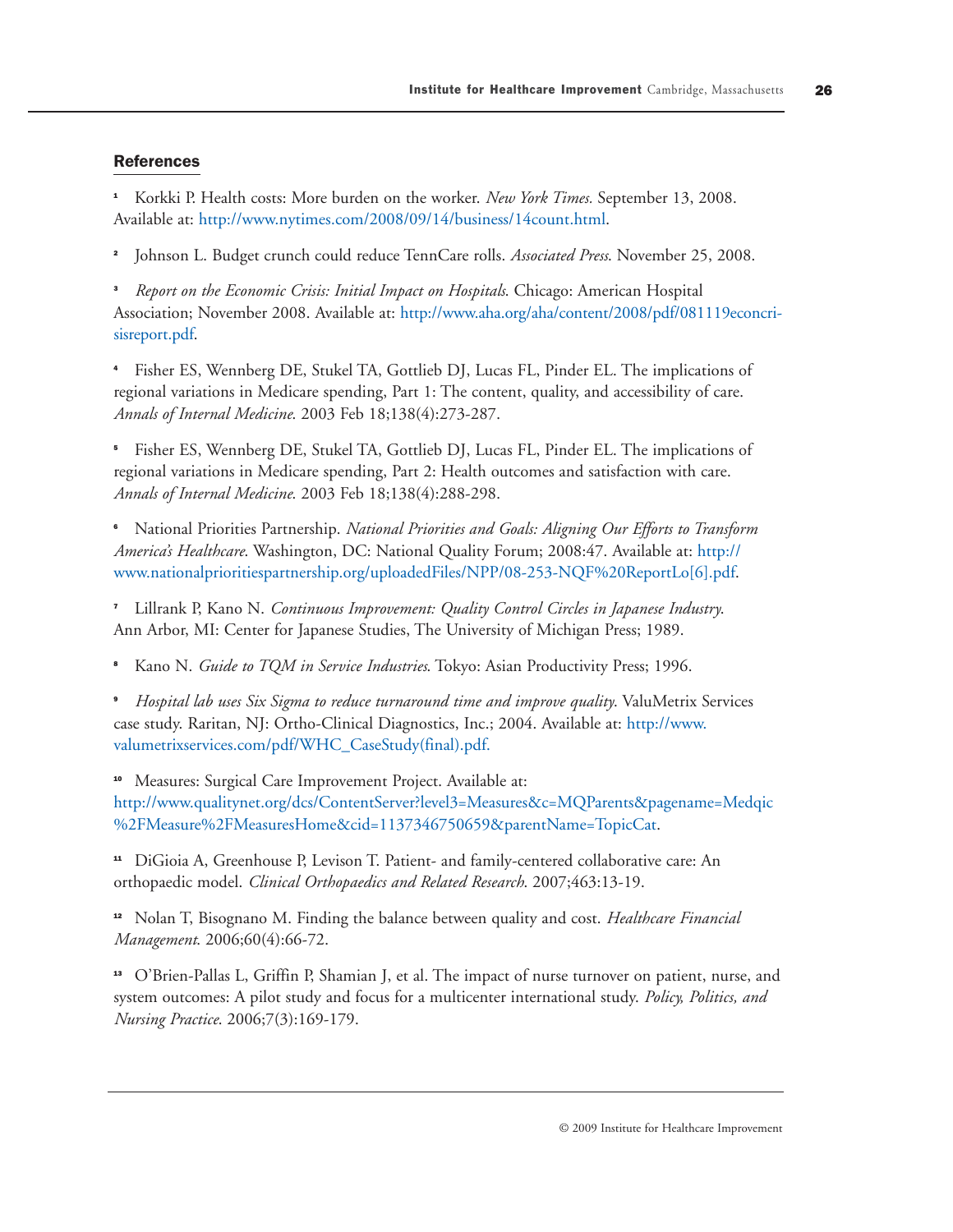<sup>14</sup> Quality Improvement Savings Tracker Worksheet. Available at: http://www.ihi.org/IHI/ [Topics/Improvement/ImprovementMethods/Tools/QISavingsTrackerWorksheet.htm.](http://www.ihi.org/IHI/Topics/Improvement/ImprovementMethods/Tools/QISavingsTrackerWorksheet.htm)

<sup>15</sup> Martin LA, Nelson EC, Lloyd RC, Nolan TW. *Whole System Measures*. IHI Innovation Series white paper. Cambridge, MA: Institute for Healthcare Improvement; 2007. Available at: http://www.ihi.org/IHI/Results/WhitePapers/WholeSystemMeasuresWhitePaper.htm.

<sup>16</sup> Nolan TW. *Execution of Strategic Improvement Initiatives to Produce System-Level Results*. IHI Innovation Series white paper. Cambridge, MA: Institute for Healthcare Improvement; 2007. [Available at: http://www.ihi.org/IHI/Results/WhitePapers/ExecutionofStrategicImprovement](http://www.ihi.org/IHI/Results/WhitePapers/ExecutionofStrategicImprovementInitiativesWhitePaper.htm) InitiativesWhitePaper.htm.

<sup>17</sup> [The Model for Improvement. Available at: http://www.ihi.org/IHI/Topics/Improvement/](http://www.ihi.org/IHI/Topics/Improvement/ImprovementMethods/HowToImprove/) ImprovementMethods/HowToImprove/.